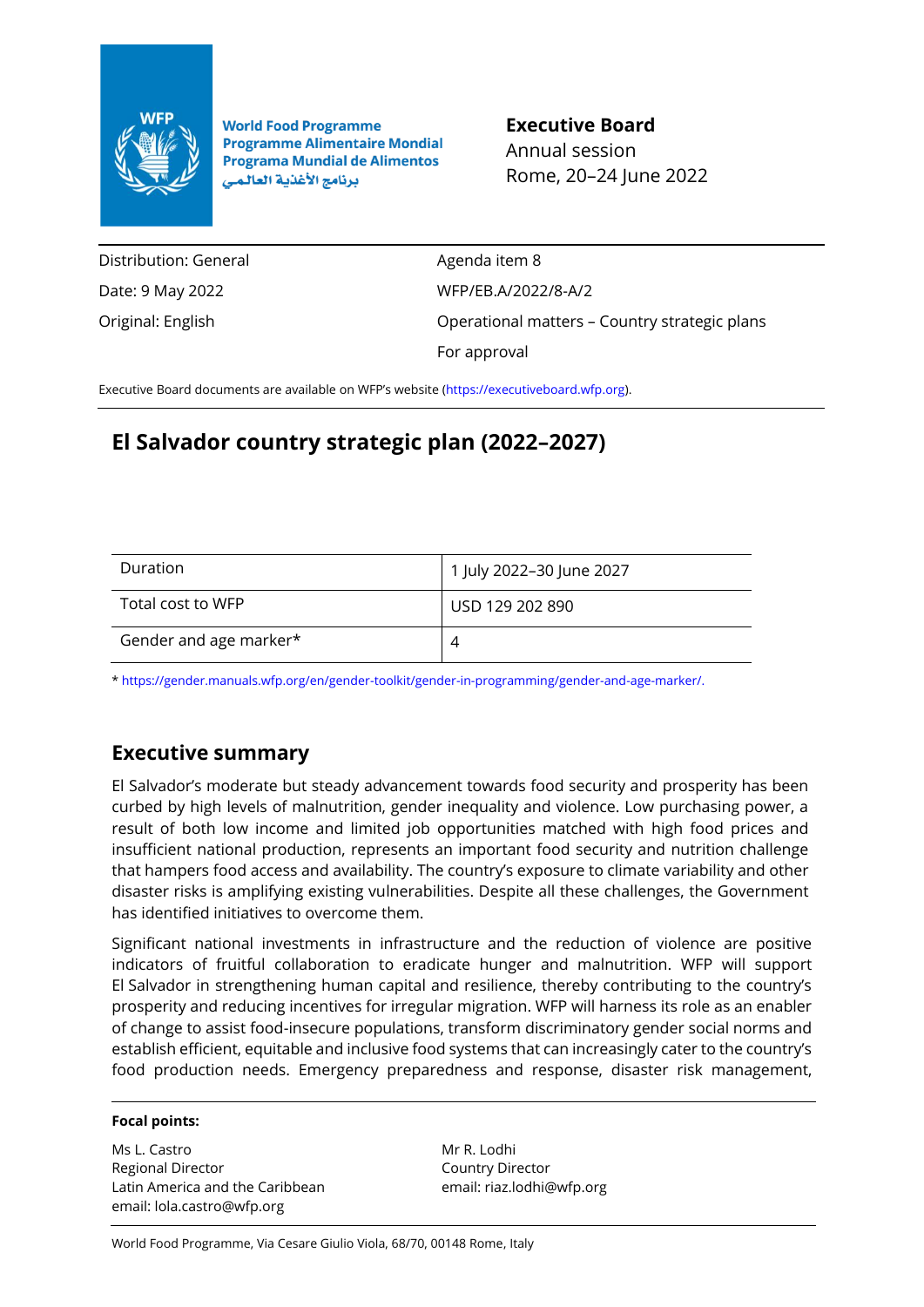anticipatory action and community-based adaptation will strengthen adaptive capacity to face new slow- and rapid-onset shocks.

This country strategic plan articulates WFP's proposed support for El Salvador from 2022 to 2027. It is designed to assist the Government and partners in achieving the following outcomes:

- ➢ *Strategic outcome 1*: Crisis-affected communities and people in conditions of vulnerability, with an emphasis on women, at-risk young people and returnees, meet their food and nutrition needs at all times and have their well-being and social cohesion enhanced.
- ➢ *Strategic outcome 2*: The Salvadoran population can rely on resilient, efficient, equitable and inclusive food systems and capacities that favour decent work, production, functioning markets, local consumption and climate change adaptation.
- ➢ *Strategic outcome 3*: National institutions have strengthened capacities to address the root causes of hunger through an integrated, inclusive and shock-responsive social protection system.
- ➢ *Strategic outcome 4*: Government partners, United Nations agencies and international and national NGOs are supported with supply chain and cash transfer services and technical assistance.

WFP will continue to build the Government's capacity and strengthen its leadership through advocacy and technical support. Working closely with other United Nations entities, nongovernmental organizations, academia and the private sector, WFP will harness synergies to address medium- and long-term development objectives. This country strategic plan will adopt a social and behaviour change communication strategy with the aim of developing and implementing community-tailored actions to transform gender relations and improve the nutrition, well-being and resilience of people in conditions of vulnerability.

WFP will offer services to humanitarian and development partners, ensuring that gender, nutrition and protection needs are prioritized. A gradual handover, informed by regular monitoring exercises, will allow resources to be optimized while leadership by national institutions, communities and individuals is strengthened.

## **Draft decision\***

The Board approves the El Salvador country strategic plan (2022–2027) (WFP/EB.A/2022/8-A/2) at a total cost to WFP of USD 129,202,890.

<sup>\*</sup> This is a draft decision. For the final decision adopted by the Board, please refer to the decisions and recommendations document issued at the end of the session.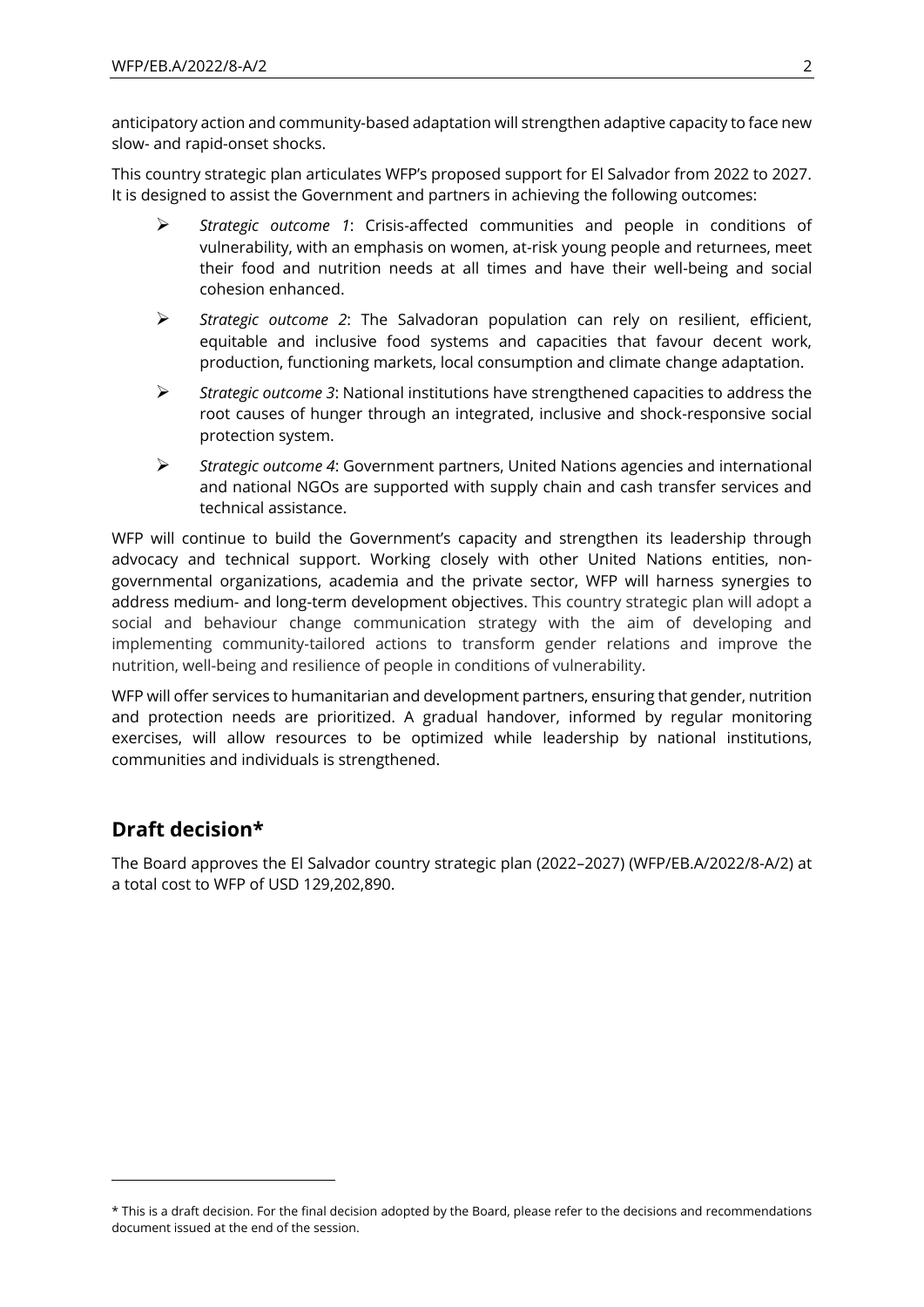#### $1.$ **Country analysis**

### **1.1 Country context**

- 1. The smallest and most densely populated country in Central America, El Salvador has a population of 6.3 million people, with 464,154 Salvadorans officially living abroad.<sup>1, 2</sup> In El Salvador, 61.7 percent of the population (53.8 percent women) resides in urban areas and almost one fifth are between the ages of 20 and 29. $3$  In this highly urbanized setting, unemployment, inadequate living conditions, gang violence and insecurity represent the biggest challenges to social development and economic growth and are among the main drivers of migration.<sup>4</sup>
- 2. Rural poverty has decreased significantly since 2014, led by a shift in the agriculture sector towards higher-paying jobs<sup>5</sup>; nevertheless, the number of people at risk of poverty due to economic shocks has increased, as clearly seen during the first months of the coronavirus disease 2019 (COVID-19) pandemic. As a result, informal jobs among the poorest are extremely common and on the rise. The latest Human Development report noted an inequality adjusted Human Development Index score of 0.529<sup>6</sup> and a Gini index score of 0.35. $<sup>7</sup>$  Improvements in poverty and equality have been accompanied by a 2 to 3 percent</sup> yearly rise in gross domestic product (GDP), currently at USD 24.64 billion.<sup>8</sup>
- 3. For decades, migration to North America has caused a significant loss of human capital and an increase in family separation and school dropouts. Still, the desire to migrate is on the rise and is higher than in Honduras and Guatemala, with 52 percent of respondents in a 2021 study indicating an intent to migrate in the next year. An estimated 73,000 Salvadorans have attempted to migrate each year in the past five years, leading to an estimated annual cost of USD 450 million. One third of migrants who attempt the journey end up returning, either voluntarily or involuntarily.<sup>9</sup> Returnees may face stigmatization and precarious economic conditions and be exposed to extortion and violence, which leads many to again attempt to migrate.<sup>10</sup>
- 4. Adding to a high earthquake hazard level, El Salvador has been directly affected by extreme weather events in the past 30 years, with storms, floods and droughts threatening people's lives and causing significant economic losses.<sup>11</sup> The country ranks 28th in the Global Climate Risk Index and is particularly affected by the *El Niño-La Niña* phenomena, which affect agricultural production and livelihoods to a greater extent within the Central American Dry Corridor. <sup>12</sup> Deforestation, water and ecosystem degradation and unequal access to land are other important factors contributing to low local food production and diversification.

<sup>&</sup>lt;sup>1</sup> World Bank Group[. The World Bank in El Salvador: Overview.](https://www.worldbank.org/en/country/elsalvador/overview#1) (Website.)

<sup>&</sup>lt;sup>2</sup> 53.3 percent women and 46.7 percent men. Government of El Salvador, Directorate-General for Statistics and the Census. 2021[. Multi-purpose Household Survey 2020.](http://www.digestyc.gob.sv/index.php/novedades/avisos/1034-ya-se-encuentra-disponible-la-encuesta-de-hogares-de-propositos-multiples-2020.html) (Available in Spanish only.)

<sup>3</sup> *Ibid*.

<sup>4</sup> Oxfam. 2019[. El Salvador: The Migration Mosaic.](https://oi-files-cng-prod.s3.amazonaws.com/lac.oxfam.org/s3fs-public/file_attachments/El%20Salvador%20The%20Migration%20Mosaic.pdf) 

<sup>5</sup> World Bank Group. 2021[. Poverty and Equity Brief, Latin America and the Caribbean: El Salvador. April 2021.](https://databank.worldbank.org/data/download/poverty/987B9C90-CB9F-4D93-AE8C-750588BF00QA/AM2020/Global_POVEQ_SLV.pdf)

<sup>6</sup> United Nations Development Programme. *[Human Development Report 2020](https://hdr.undp.org/sites/default/files/hdr2020.pdf)*.

<sup>7</sup> Dirección General de Estadística y Censos. 2020. *[Multi-purpose household survey, 2019](http://www.digestyc.gob.sv/index.php/novedades/avisos/965-ya-se-encuentra-disponible-la-encuesta-de-hogares-de-propositos-multiples-2019.html)*.

<sup>8</sup> World Bank Group[. GDP: El Salvador.](https://data.worldbank.org/indicator/NY.GDP.MKTP.CD?locations=SV&most_recent_value_desc=true) (Website.)

<sup>9</sup> Soto, A. and others. 2021. [Charting a New Regional Course of Action: The Complex Motivations](https://www.migrationpolicy.org/sites/default/files/publications/mpi-wfp-mit_migration-motivations-costs_final.pdf) and Costs of Central [American Migration.](https://www.migrationpolicy.org/sites/default/files/publications/mpi-wfp-mit_migration-motivations-costs_final.pdf)

<sup>&</sup>lt;sup>10</sup> Piotr P. 2021. [Migration from El Salvador to the U.S.: A Background Brief.](https://igs.duke.edu/news/migration-el-salvador-us-background-brief) (Website.)

<sup>11</sup> United States Agency for International Development. 2017[. Climate Change Risk Profile: El Salvador.](https://www.climatelinks.org/resources/climate-risk-profile-el-salvador) 

<sup>&</sup>lt;sup>12</sup> Van der Zee, A. and others. 2012. [Study of the Characterization of the Central American Dry Corridor: Volume I.](https://reliefweb.int/sites/reliefweb.int/files/resources/tomo_i_corredor_seco.pdf) (Available in Spanish only.)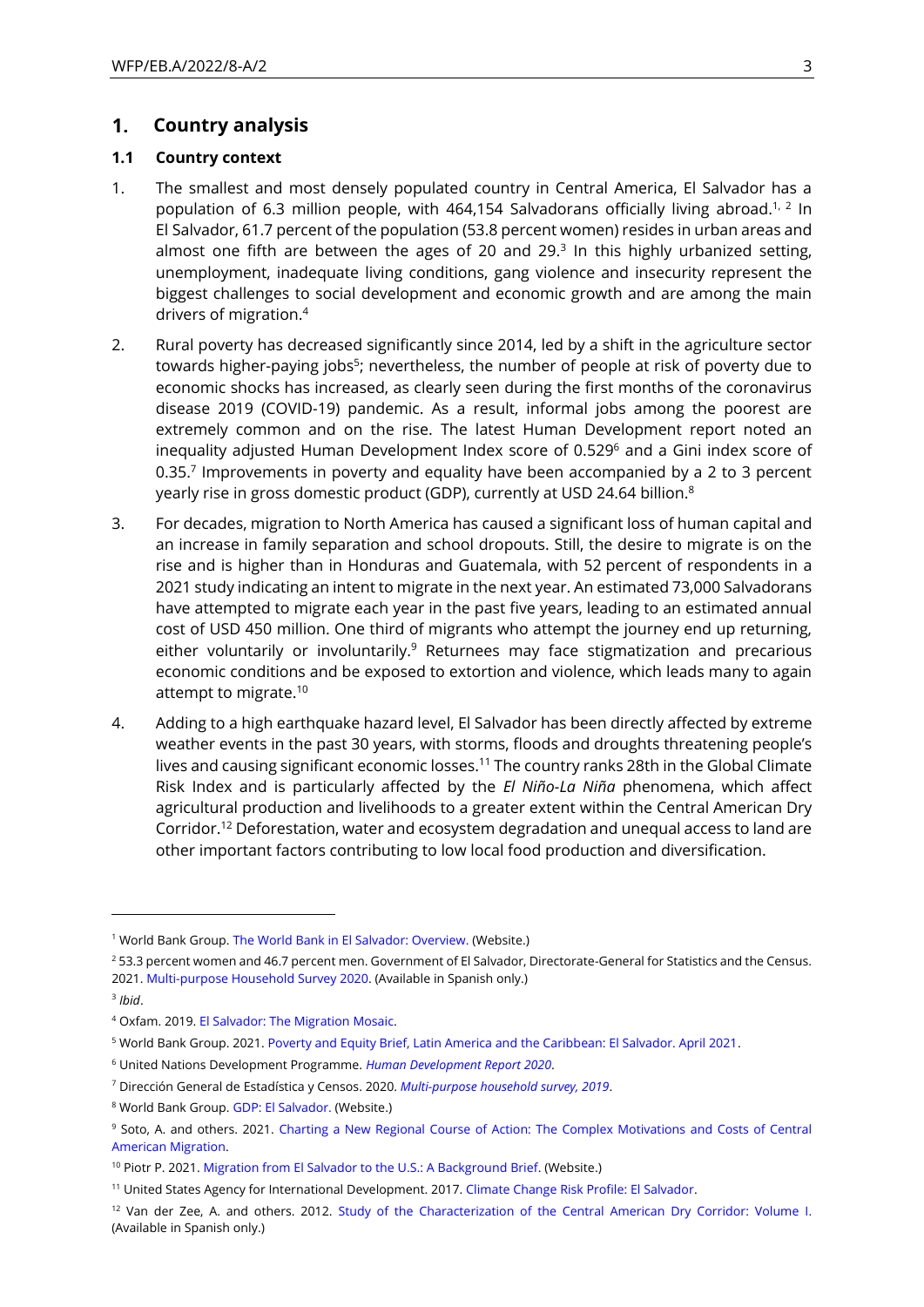5. The territorial control plan launched by the Government in 2019 has led to a moderate improvement in security in the country but violence, including homicide, persists, with young males from urban areas most at risk, both as victims and perpetrators. It is estimated that between 20,000 and 35,000 young Salvadorans belong to youth gangs (*maras*), pushed by the limited employment opportunities.<sup>13</sup> Averaging better than its neighbouring countries, El Salvador ranked 85th in the 2019 Gender Inequality Index,<sup>14</sup> yet women face significant challenges in political participation, employment, wages and financial inclusion. In 2019, 37.1 percent of families were headed by women. Further, 39.4 percent of women had no income of their own, almost three times the rate for men.<sup>15</sup> Currently, the average labour force participation rate for women in El Salvador is less than 50 percent.<sup>16</sup>

#### **1.2 Progress towards the 2030 Agenda for Sustainable Development**

- 6. Prior to the COVID-19 pandemic, El Salvador had achieved significant progress in reducing poverty and hunger, improving maternal and child health, enhancing educational coverage, quality and infrastructure and approving regulatory frameworks that foster equality. Among the country's main accomplishments are the creation of the National Council for Sustainable Development and commitments on women's economic autonomy and policies on gender equality in public such as the national policy on joint social responsibility for care.<sup>17</sup>
- 7. In 2020, the pandemic and consecutive tropical storms significantly hampered progress towards Sustainable Development Goals (SDGs) 1, 2, 5 and 10. The pandemic alone caused estimated increases of 9.8 percent in extreme poverty and 3.3 percent in moderate poverty, despite the implementation of government emergency social protection programmes. <sup>18</sup> By November 2020, 75 percent of households faced significant reductions in income due to the impact of restrictions on informal jobs and agricultural labour.<sup>19</sup> The sharp economic contraction caused a loss of more than 10 years of progress in women's labour market participation.<sup>20</sup>

#### **1.3 Progress towards SDGs 2 and 17**

#### *Progress on SDG 2 targets*

8. *Access to food*. In El Salvador, 8.5 percent of the population is undernourished and 47.1 percent suffers from moderate or severe food insecurity.<sup>21</sup> Financial poverty is one of the main challenges hindering access to healthy and nutritious food. Single parent female-headed households are most affected in urban areas while male-headed

<sup>&</sup>lt;sup>13</sup> Organization for Economic Cooperation and Development[. Key Issues affecting Youth in El Salvador](https://www.oecd.org/dev/inclusivesocietiesanddevelopment/youth-issues-in-el-salvador.htm)". (Website.)

<sup>&</sup>lt;sup>14</sup> United Nations Development Programme. 2020. Human Development Report 2020: The next frontier: Human [Development and the Anthropocene.](http://hdr.undp.org/sites/default/files/hdr2020.pdf)

<sup>&</sup>lt;sup>15</sup> Gender Equality Observatory for Latin America and the Caribbean. [Indicators: People without incomes of their own.](https://oig.cepal.org/en/indicators/people-without-incomes-their-own) (Website.)

<sup>&</sup>lt;sup>16</sup> Permanent Secretariat of the General Treaty on Central American Economic Integration. 2020. Economic autonomy of [women in Central America: Progress and challenges](http://estadisticas.sieca.int/documentos/ver/PB%20N%C2%B026_Autonomia.pdf)*; Policy brief N° 26.* (Available in Spanish only.)

<sup>&</sup>lt;sup>17</sup> Economic Commission for Latin America and the Caribbean. 2019. Regional progress report on the Montevideo Strategy [for Implementation of the Regional Gender Agenda within the Sustainable Development Framework by 2030.](https://repositorio.cepal.org/bitstream/handle/11362/44957/S1900847_en.pdf?sequence=4)

<sup>&</sup>lt;sup>18</sup> Cepeda, J. and others. 2021. The impact of the COVID-19 crisis, and its emergency response programmes, on poverty [and inequality in Guatemala, El Salvador, and Honduras.](http://southernvoice.org/the-impact-of-the-covid-19-crisis-and-its-emergency-response-programmes-on-poverty-and-inequality-in-guatemala-el-salvador-and-honduras/)

<sup>19</sup> Integrated Food Security Phase Classification. 2020.El Salvador: analysis of acute food insecurity by the IPC for the period [November 2020](https://www.sica.int/documentos/informe-del-analisis-de-inseguridad-alimentaria-aguda-de-la-cif-el-salvador-noviembre-2020-agosto-2021_1_125920.html)–August 2021*.* (Available in Spanish only.)

<sup>&</sup>lt;sup>20</sup> Economic Commission for Latin America and the Caribbean. 2021. Special report COVID-19 No. 9: The economic [autonomy of women in a sustainable recovery with equality.](https://oig.cepal.org/sites/default/files/s2000739_en.pdf)

<sup>&</sup>lt;sup>21</sup> Food and Agriculture Organization of the United Nations and others. 2021. The State of Food Security and Nutrition in [the World 2021.](https://www.fao.org/documents/card/en/c/cb4474en)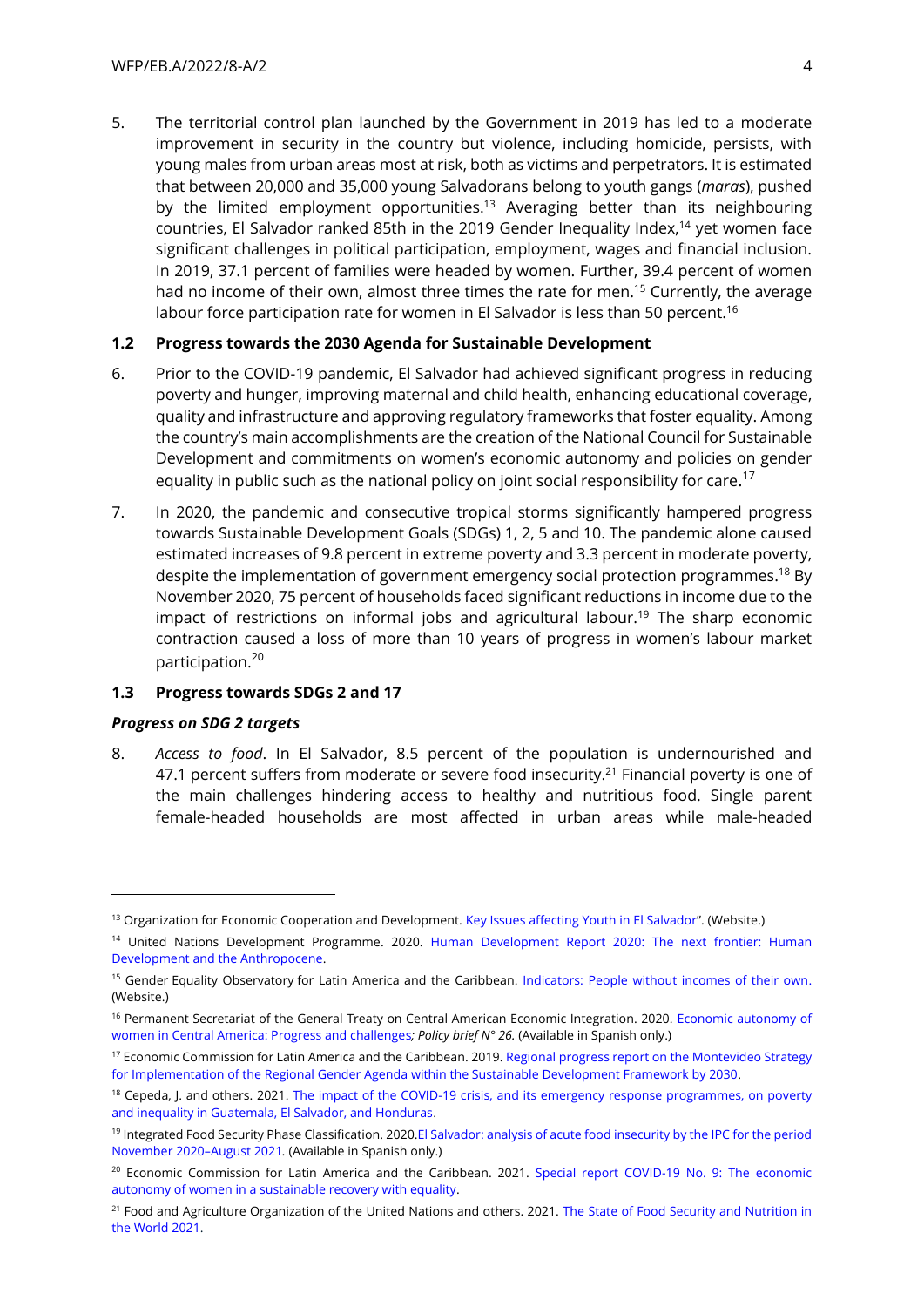households have the highest rate of multidimensional poverty in rural areas.<sup>22</sup> Moreover, multidimensional poverty is concentrated in households with children (33.8 percent), almost twice as high as in childless households (17.4 percent).

- 9. In recent years El Salvador has achieved modest progress in the reduction of malnutrition<sup>23</sup>, and stunting has declined significantly (albeit unevenly). However, inadequate infant feeding practices persist and contribute to the prevalence of malnutrition, where 86 percent of children 6–23 months of age receive inadequate complementary feeding.<sup>24</sup> In addition, the high cost of nutritious foods and the lack of cold chain infrastructure have contributed to a shift in dietary patterns towards increased consumption of ultra-processed shelf-stable foods due to which overweight and obesity have reached epidemic proportions, affecting 38.4 percent of school-age children<sup>25</sup> and 65.2 percent of adults.<sup>26</sup>
- 10. *Smallholder productivity and incomes.* Between 2015 and 2020, El Salvador suffered from the driest spell on record, losing USD 22 million in basic grains, vegetables and fruits to tropical storms in 2020 alone. Climate projections suggest that coffee, maize and bean production will continue to decline.<sup>27</sup> The dependence of rural communities on livestock and rainfed agriculture increases their vulnerability to climate variability and change. In recent years, reduced agricultural production and household incomes have made education-related costs<sup>28</sup> less affordable in rural areas, triggering a rise in school dropouts. Unequal access to land and financing instruments limit women's engagement in productive and incomegeneration activities, affecting their autonomy.
- 11. *Food systems*. Current food systems have been leaning towards increased monoculture production, mainly of cash crops like sugarcane. The country depends significantly on food imports, especially vegetables (93.2 percent of the quantity consumed), cereals (62.5 percent) and beef (46.3 percent). Other staple foods (beans and corn) are also largely imported; however, the country produces 97.7 percent of the eggs and fresh milk consumed, importing only 2.3 percent. A lack of domestic demand for fresh, sustainably-produced food contributes to a weak link between local farmers and consumers.

#### *Progress on SDG 17 targets*

- 12. *Capacity strengthening.* El Salvador has a comprehensive sustainable food systems road map that highlights commitment to zero hunger through three priorities: responsible and sustainable consumption to reduce malnutrition and non-communicable diseases; promotion of more competitive, inclusive, gender-oriented and sustainable agriculture; and mitigation of the impacts of climate change and other crises.
- 13. *Policy coherence*. Three of the government's priority working areas, namely, social welfare, economic reactivation and public security address food security, nutrition, gender equality and women's empowerment. The current alignment between the executive and legislative branches promises coherent implementation of food security policies.

<sup>&</sup>lt;sup>22</sup> United Nations Development Programme and Food and Agriculture Organization of the United Nations. 2016. Food and [nutrition security: The path to human development.](https://www.sv.undp.org/content/el_salvador/es/home/library/hiv_aids/seguridad-alimentaria-y-nutricional--camino-hacia-el-desarrollo-.html) (Available in Spanish only.)

 $23$  The report on a 2017 study on the cost of the double burden of malnutrition was a key document for data and targeting. See WFP and Economic Commission for Latin America and the Caribbean. 2019. [The cost of the double burden of](https://es.wfp.org/publicaciones/el-costo-de-la-doble-carga-de-la-malnutricion-el-salvador)  [malnutrition: Social and economic impact in El Salvador.](https://es.wfp.org/publicaciones/el-costo-de-la-doble-carga-de-la-malnutricion-el-salvador) (Available in Spanish only.)

<sup>24</sup> *Ibid*.

<sup>25</sup> World Health Organization. 2013[. Global school health survey: Results: El Salvador, 2013.](https://www.who.int/ncds/surveillance/gshs/El-Salvador-GSHS-2013-report.pdf) (Available in Spanish only.)

<sup>&</sup>lt;sup>26</sup> Government of El Salvador, Ministry of Health, National Institute of Health. 2015. [National survey of chronic non](https://pesquisa.bvsalud.org/portal/resource/pt/biblio-1099978)[communicable diseases in the adult population of El Salvador](https://pesquisa.bvsalud.org/portal/resource/pt/biblio-1099978)*.* (Available in Spanish only.)

<sup>27</sup> United States Agency for International Development. 2017[. Climate Risk Profile: El Salvador, 2017.](https://www.climatelinks.org/resources/climate-risk-profile-el-salvador) 

<sup>&</sup>lt;sup>28</sup> Education-related cost refers to school supplies, internet services and overall equipment for virtual classes.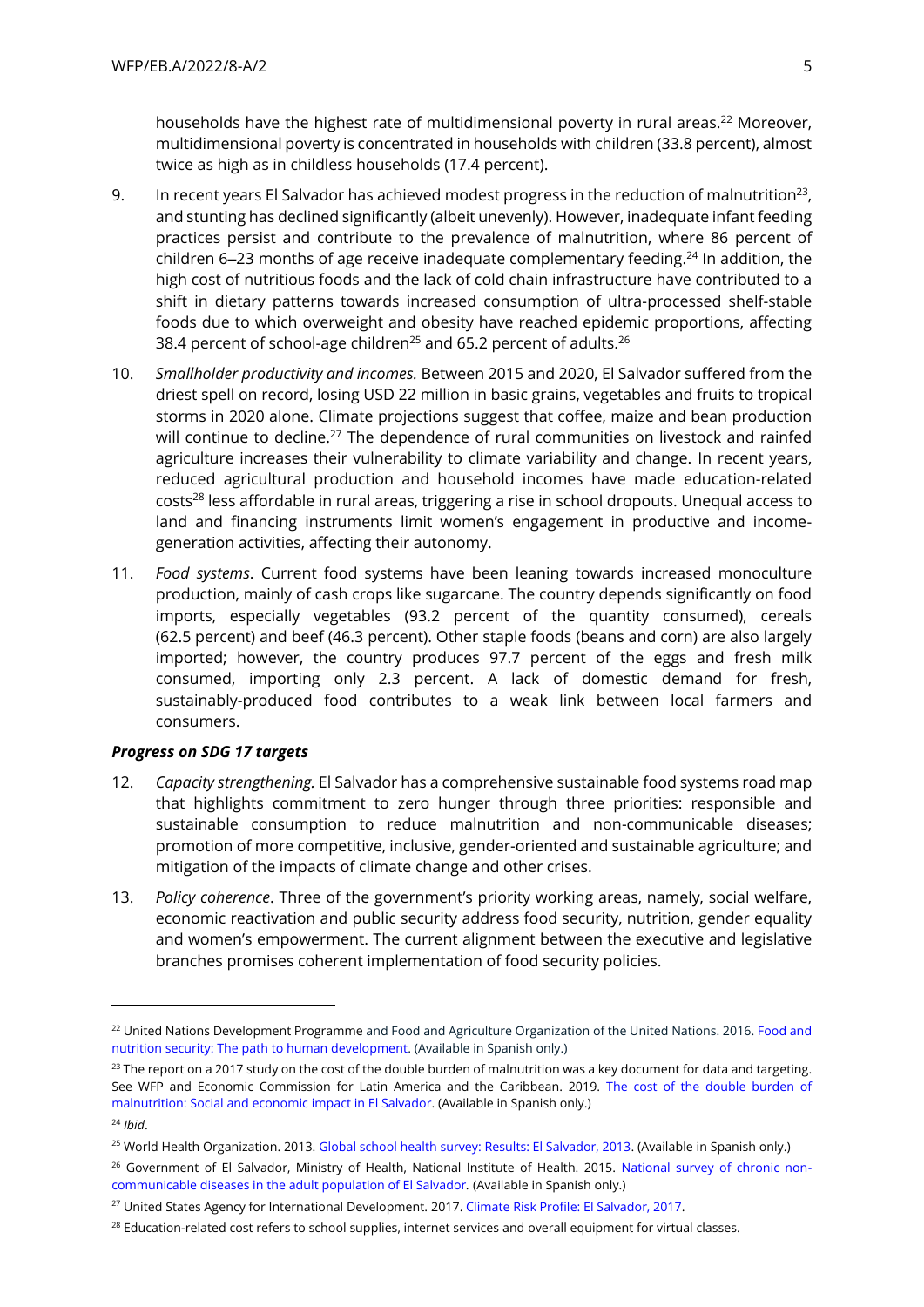- 14. *Diversified resourcing.* Foreign investment in El Salvador stood at 17.9 percent in 2020, 5 percent less than the world average. As a lower-middle-income country, El Salvador is no longer a priority development aid recipient for traditional donors. Social welfare investment, including in partnership with international financial institutions, is key to the achievement of the SDGs.<sup>29</sup>
- 15. *Enhanced global partnership*. The country's fiscal constraints as a result of the COVID-19 crisis and a considerable foreign debt of above 90 percent of GDP require increased national and international partnerships, especially with the private sector, civil society and academia.

### **1.4 Hunger gaps and challenges**

- 16. WFP's zero hunger strategic review for 2017–2022, the 2021 common country assessment and partner consultations highlight the following main challenges to the achievement of zero hunger:
	- ➢ *Lack of employment opportunities*. Irregular migration is largely caused by a lack of decent work opportunities. In 2019, 1.46 million non-agricultural workers over 16 years of age obtained informal jobs. Only 35 percent of workers are covered by contributory social protection, with women being at a bigger disadvantage because they have less access to formal employment.<sup>30</sup>
	- ➢ *Natural events and food systems*. The unprecedented increase in climate-related events over the last 50 years represents an important hurdle for the achievement of food security. The cultivation of monocrops, land tenure inequality, low wages and low engagement of young people further compromise the resilience and sustainability of agricultural production.
	- ➢ *Double burden of malnutrition*. Low access to healthy diets and obesogenic food environments are accelerators of the double burden of malnutrition. Evidence shows that in 2017 the cost of malnutrition represented 10.3 percent of El Salvador's GDP (USD 2.56 billion). Approximately two thirds of that cost is currently attributable to undernutrition; however, given the nutritional transition in the country, it is estimated that 98 percent of the cost will be linked to overweight and obesity by 2081.<sup>31</sup>
	- ➢ *Gender inequality in the distribution of productive and reproductive work*. Women's economic autonomy is threatened by longstanding cultural norms around women's use of time and their productive and reproductive responsibilities. Weekly time dedicated to unpaid care work is much higher for women than for men (37 hours compared to  $16$ ).<sup>32</sup> This disparity is an important barrier to women's equal participation in the labour market and access to economic resources that would give them more autonomy.
	- ➢ *Inclusive social protection.* High levels of vulnerability to natural, economic and sociopolitical shocks regularly strain the national social protection system, which is still limited in coverage. Data-driven decision making and monitoring are still relatively weak due to a lack of adequate instruments and processes, especially for the management of disaggregated data for the effective targeting of vulnerable people.

<sup>&</sup>lt;sup>29</sup> The Global Economy.Com. [El Salvador: Capital investment, percent of GDP.](https://www.theglobaleconomy.com/El-Salvador/capital_investment/) (Website.)

<sup>30</sup> 35 percent men, 34 percent women. Government of El Salvador, Directorate-General for Statistics and the Census. 2021. [Multi-purpose Household](http://www.digestyc.gob.sv/index.php/novedades/avisos/1034-ya-se-encuentra-disponible-la-encuesta-de-hogares-de-propositos-multiples-2020.html) Survey 2020. (Available in Spanish only.)

<sup>&</sup>lt;sup>31</sup> WFP and Economic Commission for Latin America and the Caribbean. 2019. The cost of the double burden of [malnutrition: Social and economic impact in El Salvador.](https://es.wfp.org/publicaciones/el-costo-de-la-doble-carga-de-la-malnutricion-el-salvador) (Available in Spanish only.)

<sup>32</sup> Gender Equality Observatory for Latin America and the Caribbean. [Indicators: Total work time](https://oig.cepal.org/en/indicators/total-work-time)*.* (Website.)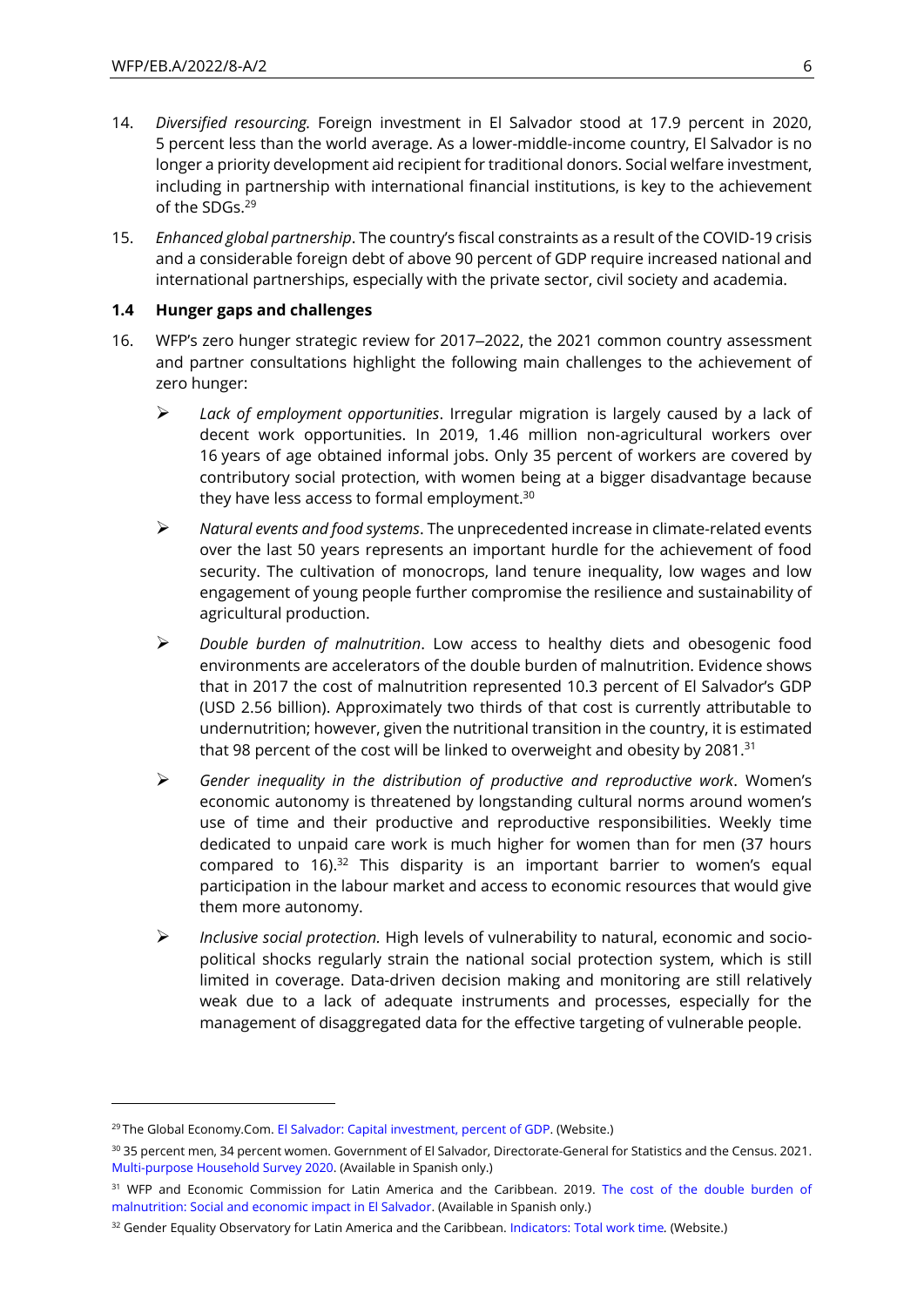## **2 Strategic implications for WFP**

### **2.1 Achievements, lessons learned and strategic changes for WFP**

- 17. During the implementation of the country strategic plan (CSP) for 2017–2021, WFP's focus gradually shifted towards national capacity strengthening and advocacy, contributing to the humanitarian-development-peace nexus. The shift was informed by, among other things, decentralized evaluations of the *El Niño* response, a gender thematic evaluation and the 2021 evaluation of the CSP.
- 18. WFP supported capacity strengthening for emergency preparedness and response, including ongoing support during the COVID-19 pandemic and tropical storm emergencies. WFP worked with the Ministry of Agriculture and Livestock to strengthen its capacity through a South–South and triangular cooperation pilot project involving the development of an e-commerce platform connecting small vegetable producers with markets.
- 19. WFP's interventions shifted from separate nutrition-specific programming, emergency response and resilience building to increasingly integrated interventions that provide community capacity strengthening in early recovery, with nutrition- and gender-sensitive actions mainstreamed across activities. Based on the recommendations of the decentralized gender evaluation (2017-2021), to achieve gender equality and women's empowerment results, WFP will develop its staff capacities to lead the integration of gender in the design, implementation and monitoring of WFP's operation. In addition, WFP will raise awareness of gender equality among beneficiaries, develop capacities of women to increase their incomes, and promote an equal share of unpaid care work between men and women.
- 20. Since 2016 WFP has strengthened community resilience and reduced the impact of climate change in the Dry Corridor, incorporating innovations such as drought-resistant crops, solar panels and water collection and irrigation systems. WFP has also worked with technical partners and financial service providers to design and implement a parametric index insurance product aimed at building financial resilience in the face of disasters.
- 21. In 2019, WFP began assisting at-risk young people in urban settlements and returnees through training and certification in gastronomy, art, digital skills and entrepreneurship to increase employability, retain human capital, prevent irregular migration and promote women's autonomy. In 2021, a pilot project was launched on the use of social cohesion indicators to measure progress in the context of resilience interventions.
- 22. WFP has strengthened smallholder farmers' competitiveness and linkages to markets, enabling associations to sell maize and beans in formal markets. To reduce micronutrient deficiencies, WFP has implemented a successful pilot project for biofortified maize production, enabling smallholder farmers to sell their produce to the school feeding and health programme led by the Ministry of Education.
- 23. WFP has increasingly partnered with the private sector. In 2021, a Scaling Up Nutrition business network was launched, raising awareness of the importance of malnutrition prevention and reduction as an investment in the country's human capital. Crucially, WFP supported a 2017 study on the double burden of malnutrition, placing the issue on the public agenda and fostering the development of dedicated public policies.

### **2.2 Alignment with national development plans, the United Nations sustainable development cooperation framework and other frameworks**

24. The CSP is aligned with the government's main national plans under the umbrella of the *Cuscatlán Plan* and more specifically with the social development plan for 2019–2024, which identifies important economic, social and gender inequality challenges and aims to address issues of climate vulnerability, poverty, food insecurity and migration.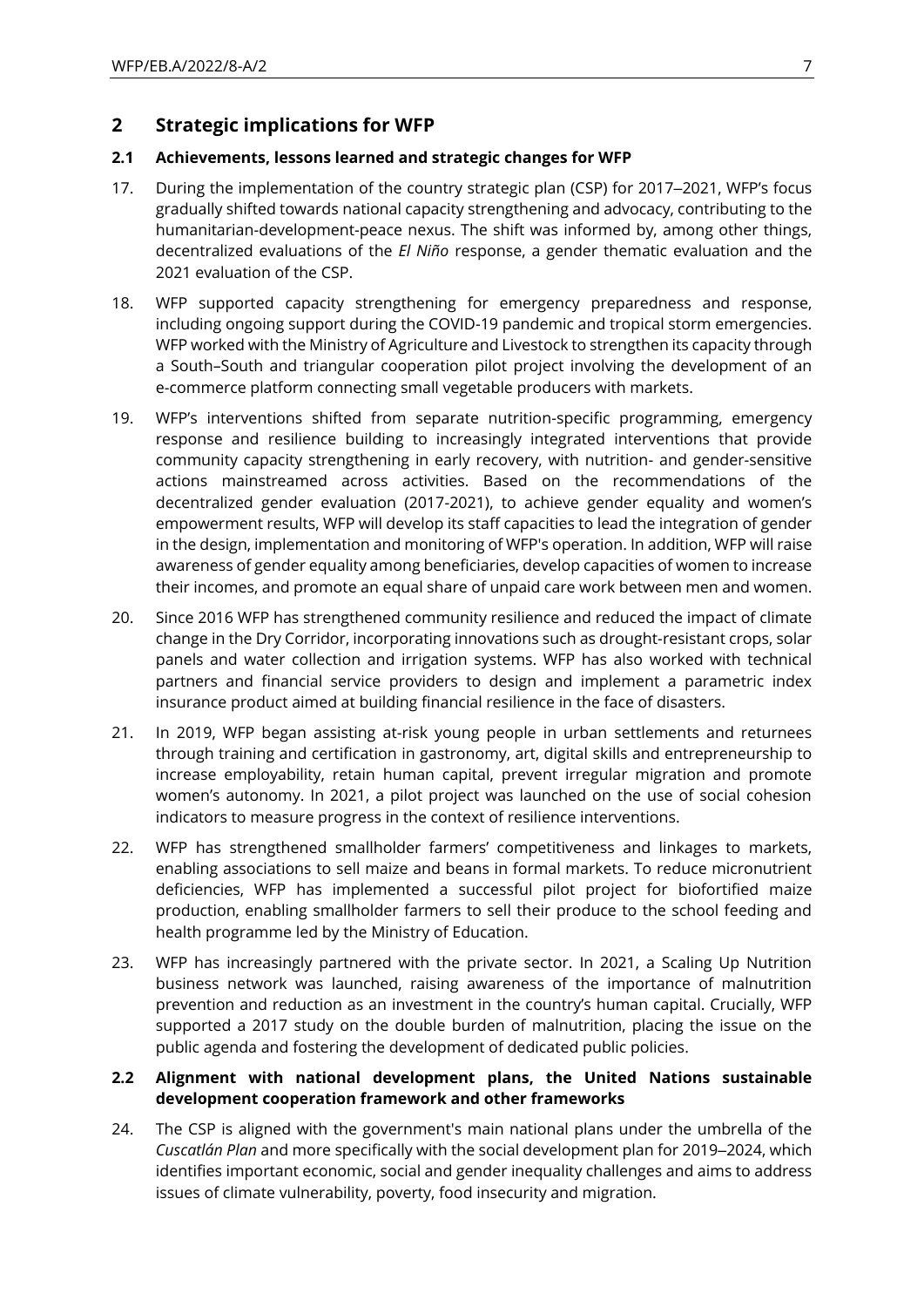- 25. The United Nations sustainable development cooperation framework (UNSDCF) for 2022‒2026 aligns with the national development priorities of well-being, economic transformation, security and democracy. WFP will contribute to the UNSDCF through the implementation of programmes that increase resilience to climate change, stimulate sustainable production, support inclusive and equitable social protection, increase employability and foster social cohesion and women's empowerment.
- 26. WFP is the partner of choice for the emergency monitoring of food security, leads the implementation of the humanitarian response plan on behalf of the multisectoral cash-based transfer group. It also leads the logistics cluster and the emergency telecommunications cluster and co-leads the food security cluster with the Food and Agriculture Organization of the United Nations (FAO).

### **2.3 Engagement with key stakeholders**

- 27. This CSP is a result of a comprehensive consultative process. Findings and information from the common country assessment, the zero hunger strategic review and the 2021 United Nations food systems summit were complemented through consultations with beneficiaries<sup>33</sup> to identify needs and support behaviour change in order to achieve the desired programme objectives. Strategic CSP consultations enabled a focus on synergies between WFP's strategy and national and ministerial strategies.
- 28. Consultations with the United Nations country team, non-governmental organizations (NGOs), <sup>34</sup> feminist organizations and those working for women's rights, academia, the private sector and key donors contributed to strengthening and fostering partnerships. WFP also actively engaged in the development of the UNSDCF and held bilateral consultations with other United Nations entities on strategic alignment.

### **3 WFP strategic portfolio**

#### **3.1 Direction, focus and intended impacts**

- 29. This CSP is aimed at increasing access to food through emergency preparedness and response, early action and human capital development; strengthening food systems for increased local food availability and consumption; supporting the government's long-term investment in social protection; and providing WFP services to humanitarian and development partners.
- 30. WFP will continue to support populations exposed to multiple crises through emergency preparedness and response and early recovery activities, complementing national leadership. While addressing immediate needs, WFP aims to improve diet quality and reduce inequality in access to food, thus reducing the incentive for violence, criminal activity and migration and transforming social gender norms to promote social cohesion and societal well-being.
- 31. WFP will also focus on increasing the scale and competitiveness of local production, encouraging the effective use of climate-smart methods, supporting sustainable use of resources and implementing financial mechanisms. Through a "whole of society" approach, WFP will prioritize the improvement of market systems and supply chains between urban and rural areas, from producer to consumer, promoting the consumption of nutritious food through food education and fostering access to decent work.

<sup>&</sup>lt;sup>33</sup> During the process of CSP development, WFP held focus group consultations with people affected by multiple crises; women and young entrepreneurs; young people who certified in gastronomy, art and theatre; women and men on the Communal Civil Protection Commission; and adult and young women and men agricultural producers.

<sup>34</sup> NGOs include those working on women's rights, such as *Voces Vitales* and *Colectiva Feminista* for Local Development.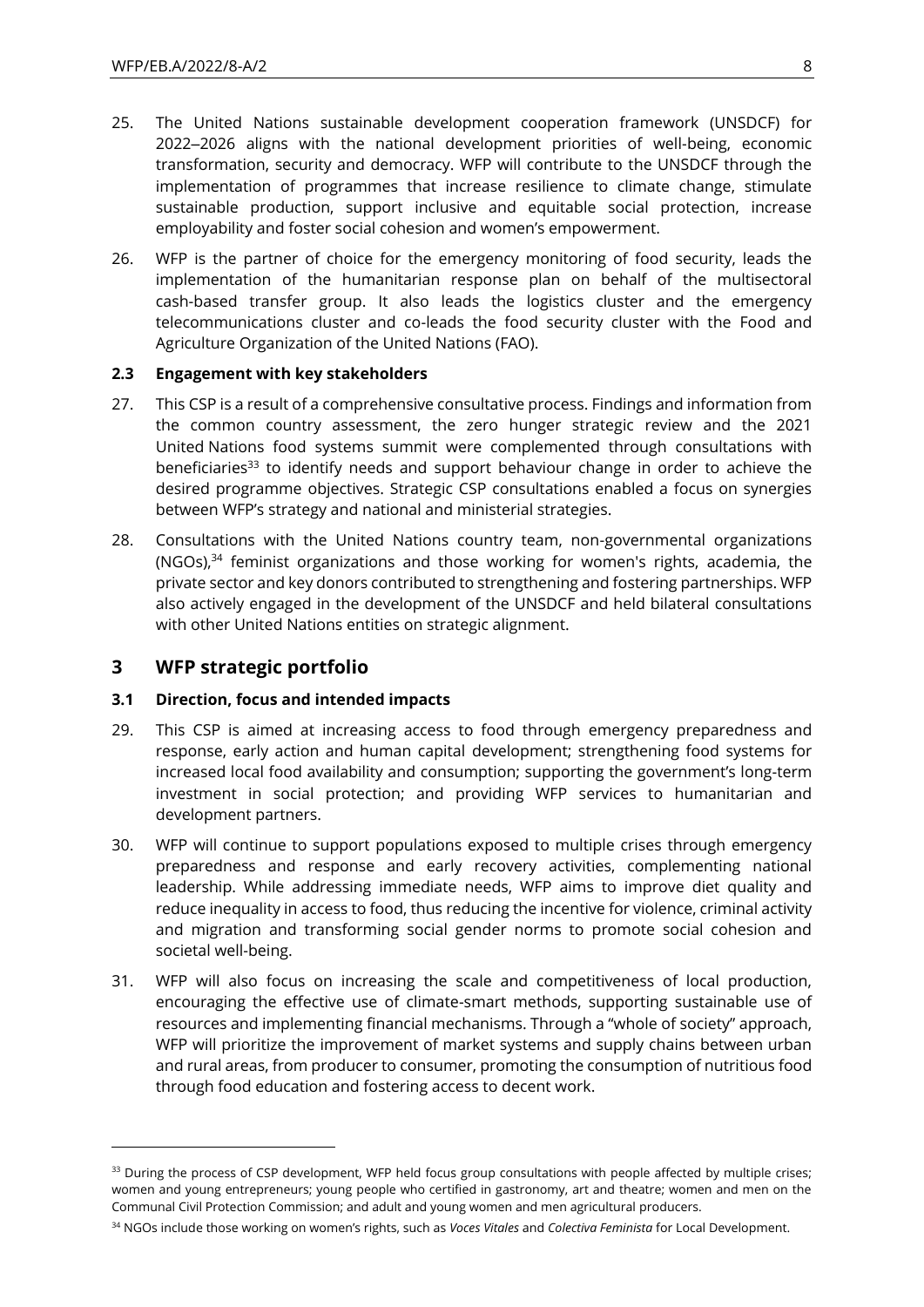32. Contributing to strong global partnerships and cooperation, WFP will work with the Government to strengthen its leadership in disaster risk management and social protection and will provide services to other humanitarian and development actors. Actions to transform gender relations will be mainstreamed throughout the development, implementation and monitoring of CSP activities to ensure the engagement of women, men, girls and boys in ways that advance gender equality. WFP will strengthen its social and behaviour change communication (SBCC) strategy, translating the findings from formative research into actionable measures to promote improved behaviour concerning the production, selection and consumption of nutritious food.

#### **3.2 Strategic outcomes, focus areas, expected outputs and key activities**

### *Strategic outcome 1: Crisis-affected communities and people in conditions of vulnerability, with an emphasis on women, at-risk young people and returnees, meet their food and nutrition needs at all times, enhancing their well-being and social cohesion*

- 33. WFP in coordination with the national emergency operations centre will complement government and partner emergency response efforts to meet the food and nutrition needs of diverse crisis-affected populations in conditions of vulnerability. Along with providing emergency food assistance, WFP will contribute to early recovery efforts when conditions allow, implementing community-level actions for livelihood reconstruction and early productive reintegration of crisis-affected populations, also contributing to SDGs 1, 3 and 5. By linking early recovery interventions with those considered under CSP activities 4 and 5, WFP will support strengthening of the humanitarian-development-peace nexus and shock-responsive social protection, reducing incentives for irregular migration and violence and fostering social cohesion through a gender- and conflict-sensitive approach.
- 34. To prevent malnutrition, WFP in coordination with the Directorate General of Civil Protection will provide emergency food assistance to crisis-affected populations, taking into consideration the nutritional needs of vulnerable groups. In addition, WFP will provide capacity strengthening relevant to gender- and nutrition-sensitive emergency preparedness and response and transfer modality optimization, coordinating with national and regional mechanisms and offering its expertise in vulnerability analysis and mapping, innovative digital solutions and disaster risk financing. The implementation of actions under WFP's SBCC strategy will complement food assistance to help crisis-affected populations make informed food purchasing decisions, use healthier methods for food preparation and ensure that food is shared equitably within households, improving their food education and consumption habits.

#### *Focus area*

35. Strategic outcome 1 is focused on crisis response.

#### *Alignment with national priorities*

36. This outcome aligns with UNSDCF outcomes E1, E2, E3, E4 and E5; the national civil protection and disaster prevention and mitigation plan; the social development and protection law; and the social development plan for 2019–2024, specifically results 1, 2, 6 and 7; the national policy on integral support for early child development "*Crecer Juntos*"; national youth policy (2010-2024) and the general youth law; the agricultural innovation ecosystem plan; the digital identity pillar of the digital agenda El Salvador 2020–2030; the law on equality, equity and eradication of discrimination against women*.*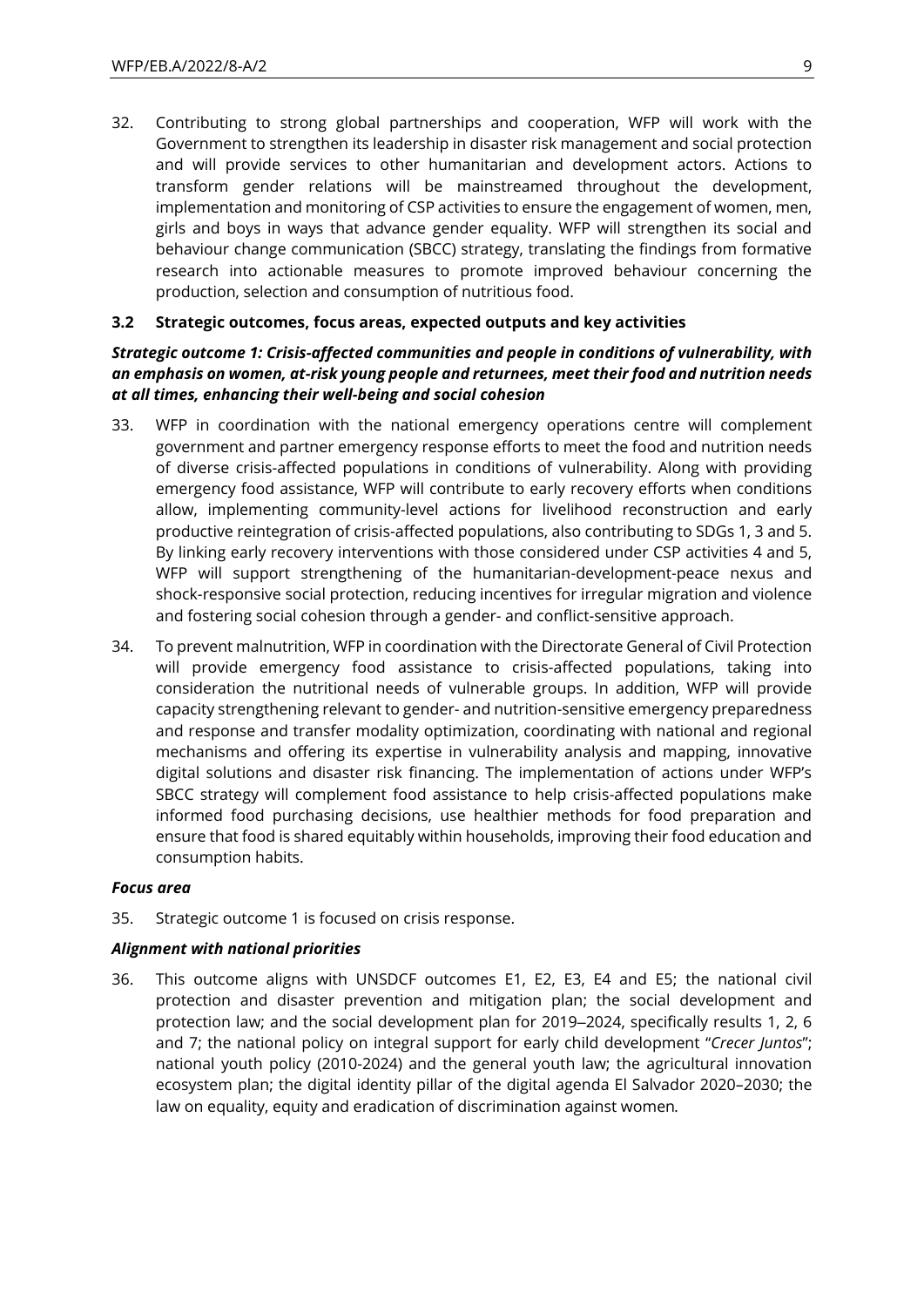### *Expected outputs*

- 37. Strategic outcome 1 will be achieved through one output linked to activity 1 and one output linked to activity 2:
	- $\geq 1.1$  People in vulnerable conditions affected by multiple shocks meet their specific food and nutrition needs through gender- and nutrition-sensitive programming, supporting early recovery and strengthening social cohesion.
	- $\geq$  2.1 National and subnational institutions and communities benefit from enhanced knowledge, capacity strengthening and coordination relating to the design of anticipatory action strategies for risk reduction and management with a resilient approach.

### *Key activities*

*Activity 1: Provide immediate nutrition-sensitive food assistance to crisis-affected populations to meet their essential needs and facilitate relief and early recovery*

- 38. WFP will provide timely assistance, primarily through unconditional cash-based transfers (CBTs), to food-insecure and malnourished households affected by crises. In-kind food or nutrition-specific assistance will be provided when CBTs are not feasible or suitable. For populations in conditions of greater vulnerability, such as pregnant and lactating women and girls and children under 5 WFP will complement the food basket with supplementary nutritious foods to prevent acute malnutrition and anaemia. Food assistance will be complemented by SBCC measures aimed at improving food practices and decisions regarding the purchase and consumption of nutritious foods, which will encourage the communities to adopt positive practices and change discriminatory social norms, increasing the participation of women and girls in household decision making.
- 39. During the early recovery phase, WFP assistance will wherever possible, be complemented by capacity strengthening actions to increasingly enable crisis-affected people to restore their livelihoods and assets and re-enter labour markets, with a specific focus on food insecure women with children in early childhood, people with disabilities, returnees and atrisk young people in urban and peri-urban areas. Thus, food assistance will be linked to vocational training programmes and certification aimed at supporting the development of technical and human skills in areas such as gastronomy, hospitality and financial literacy or areas that promote greater access to productivity-enhancing social protection schemes and financial services. WFP will also strive to contribute to women's economic autonomy, fostering actions that transform social norms, especially with regard to women's use of time in caregiving work. WFP will encourage the establishment of community support networks to promote an equal share of unpaid care work among household members.

*Activity 2: Strengthen emergency preparedness and response capacity at the community and institutional levels*

40. WFP will provide technical assistance and capacity strengthening and collaborate with technical institutions involved in civil protection, disaster prevention and mitigation to improve early warning systems; improve and accelerate food security and nutrition and gender-sensitive analysis, including the use of sex-, age- and disability-disaggregated data; implement innovative technologies that enable the Government to access quality data for informed decision making; and foster collaboration on preparedness and response by stakeholders in various sectors, including international financial institutions, to support shock-responsive social protection.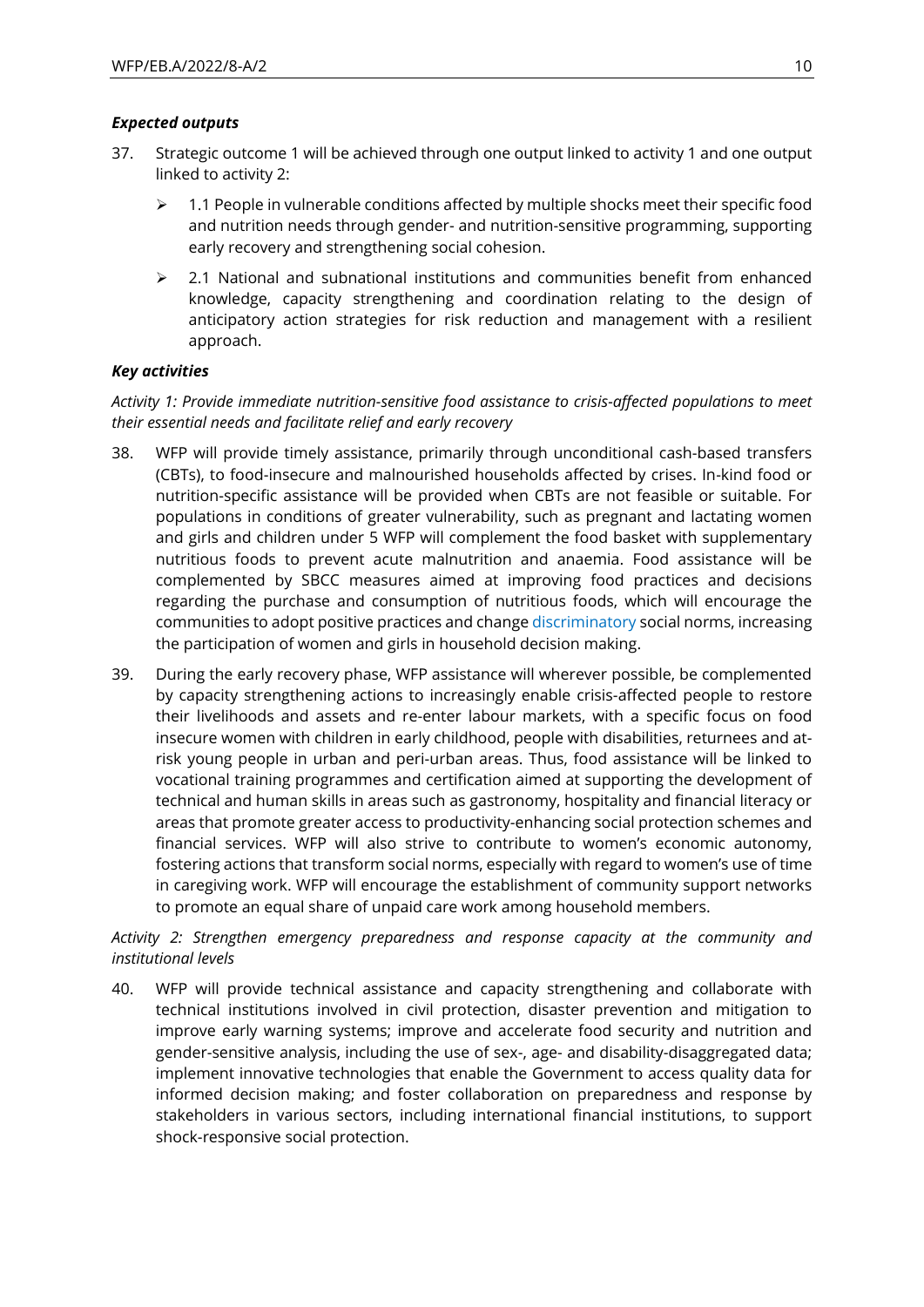### *Partnerships*

41. WFP will work closely with the United Nations country team; the Ministry of the Interior and Territorial Development, the Ministry of Environment and Natural Resources and the Directorate General of Civil Protection; the First Lady's Office and the Ministry of Agriculture and Livestock; civil society organizations; departmental, municipal and communal civil protection structures; relevant United Nations entities; and NGOs. WFP will coordinate with the Ministry of Local Development, the Salvadoran institute for the development of women, the national youth institute (*Instituto Nacional de la Juventud*), the national commission for micro and small enterprises (*Comisión Nacional de la Micro y Pequeña Empresa*), the Ministry of Foreign Affairs and the Ministry of Tourism, as well as academia and the private sector.

### *Assumptions*

42. This outcome is premised on the assumption that the intervention capacity of national institutions is maintained or increased, that national authorities commit to strengthening and financing mechanisms that address the needs of people in conditions of vulnerability and that policies for gender equality continue to be promoted, in compliance with international commitments.

#### *Transition/handover strategy*

43. The capacity-strengthening component provides for a gradual transition from WFP direct implementation to national ownership by 2027. After this, WFP will provide technical assistance based on the Government's specific requests. WFP relies on the current commitment of national institutions to adopt the proposed transition. At the community level, WFP's SBCC strategy will focus on creating an equitable and sustainable environment for social change and advancing on gender equality so that communities adopt and sustain new behaviours over time.

### *Strategic outcome 2: The Salvadoran population can rely on resilient, efficient, equitable and inclusive food systems and capacities that favour decent work, production, functioning markets, local consumption and climate change adaptation*

- 44. WFP aims to foster resilient, efficient, equitable and inclusive food systems, prioritizing the inclusion of small producers and associations, young people and women and strengthening intergenerational social cohesion. To enable people in conditions of vulnerability to adapt and reduce their vulnerability to shocks and climate change and thus contribute to SDG 13, WFP will promote innovative natural resource management and community-based adaptation. In addition, CBTs, financial services and microinsurance pay-outs will contribute to ensuring food security in times of crisis, acting as a safety net that will prevent the use of negative coping mechanisms and foster production.
- 45. WFP will support connections among food system actors, including linkages between smallholder farmers and the school feeding and health programme, and will encourage the diversification of production and strengthening and shortening of supply chains where possible. WFP will strengthen the skills of food-insecure women, children in early childhood, people with disabilities, returnees and at-risk young people in urban, peri-urban and rural areas to facilitate access to formal jobs and promote entrepreneurship, thus contributing to SDGs 1 and 8. Adopting a nutrition-sensitive approach, WFP will promote the consumption of local foods to improve people's health and increase resilience to shocks. Through nutrition-sensitive interventions, WFP will promote diverse, nutritious and local diets, simultaneously increasing resilience to shocks.
- 46. WFP will use SBCC to support women's economic autonomy and the redistribution of housework and care responsibilities, through changes in social norms, striving to increase the participation of rural women in productive activities and decision making. This will contribute to reducing the amount of time women spend in unpaid care work while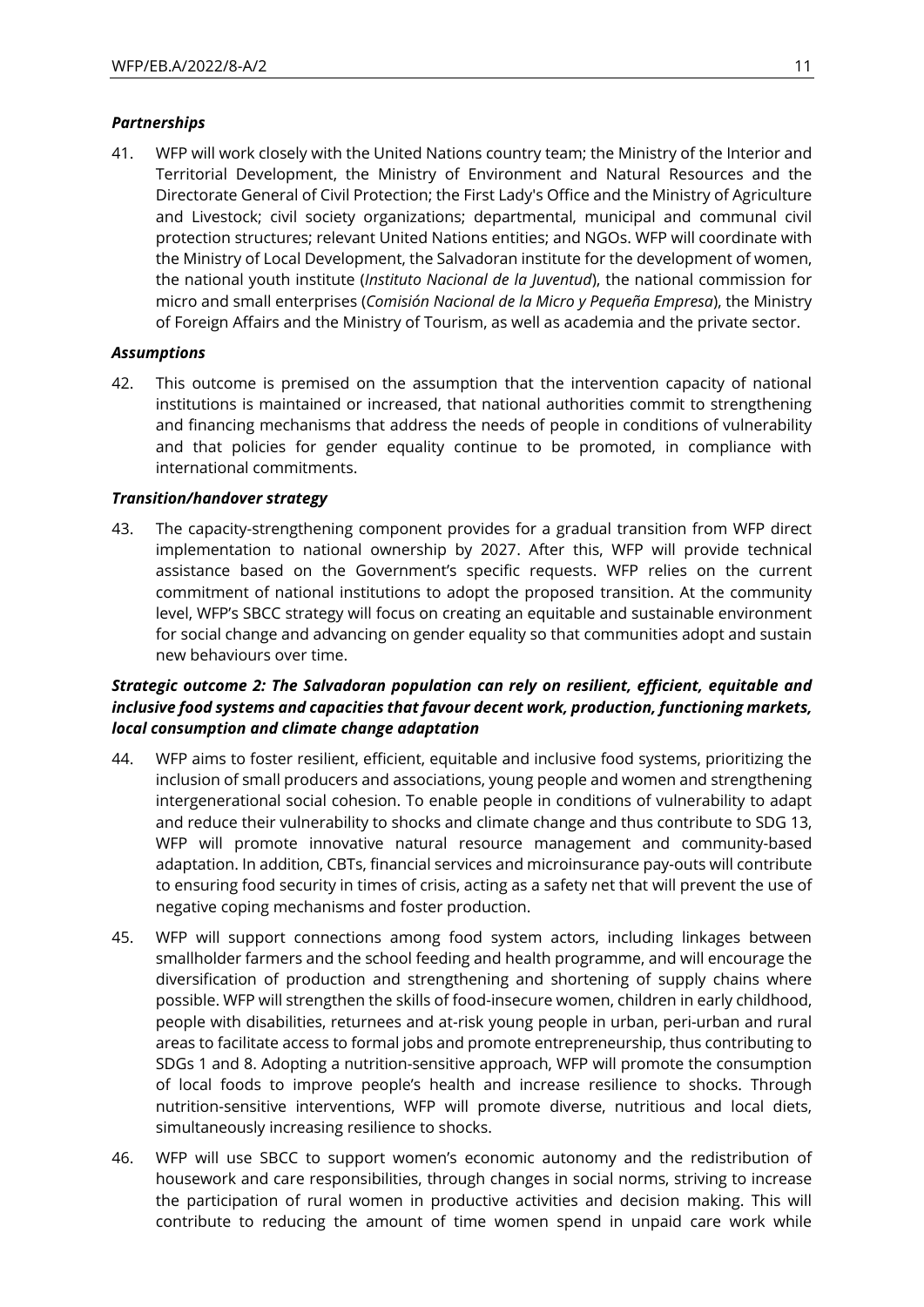strengthening their capacity for entrepreneurship and income-generating activities. To achieve these results, WFP will implement time-saving technologies according to community needs, such as efficient stoves and water irrigation systems to bring water sources closer.

#### *Focus area*

47. Strategic outcome 2 is focused on resilience building.

### *Alignment with national priorities*

- 48. This strategic outcome is aligned with UNSDCF outcomes E2, E4 and E5 and the priorities set out in the following national plans:
	- $\geq$  2019–2024 Cuscatlán
	- $\triangleright$  national environmental policy (2012)
	- $\triangleright$  national climate change plan (2015)
	- $\triangleright$  general youth law (2013)
	- $\triangleright$  third national communication to the Conference of the Parties of the United Nations Framework Convention on Climate Change (2018)
	- $\triangleright$  national climate change strategy (2013)
	- ➢ agricultural rescue master plan (2020–2024)
	- $\triangleright$  social development plan (2019–2024)
	- ➢ national food and nutrition security policy (2018–2028)
	- ➢ national youth policy (2010–2024)
	- $\triangleright$  national tourism plan 2030

### *Expected outputs*

- 49. Strategic outcome 2 will be achieved through two outputs linked to activity 3 and three outputs linked to activity 4:
	- $\geq$  3.1 Communities and producers benefit from enhanced capacity to produce nutritious foods in a sustainable and climate-smart manner, diversifying livelihoods and incomes, strengthening social cohesion and fostering the inclusion of women, young people and people with disabilities in productive activities.
	- $\geq$  3.2 Communities and producers benefit from resources and capacities to implement integrated climate-risk management strategies that protect their livelihoods.
	- ➢ 4.1 Food systems actors, with emphasis on young people, women, people with disabilities, returnees and associative groups in rural, urban and peri-urban areas, benefit from capacity strengthening and training to improve their employment and income opportunities and their competitiveness in an inclusive, scalable and efficient associative mode.
	- $\triangleright$  4.2 National institutions, producers and associative groups benefit from capacity and knowledge strengthening that enhance their ability to protect their assets and improve food quality, safety, logistics processes, storage and food processing for food security and nutrition.
	- ➢ 4.3 Women in all their diversity benefit from social and behaviour change and have economic autonomy, food security and improved nutrition as a result of access to decent work and the right to manage their time.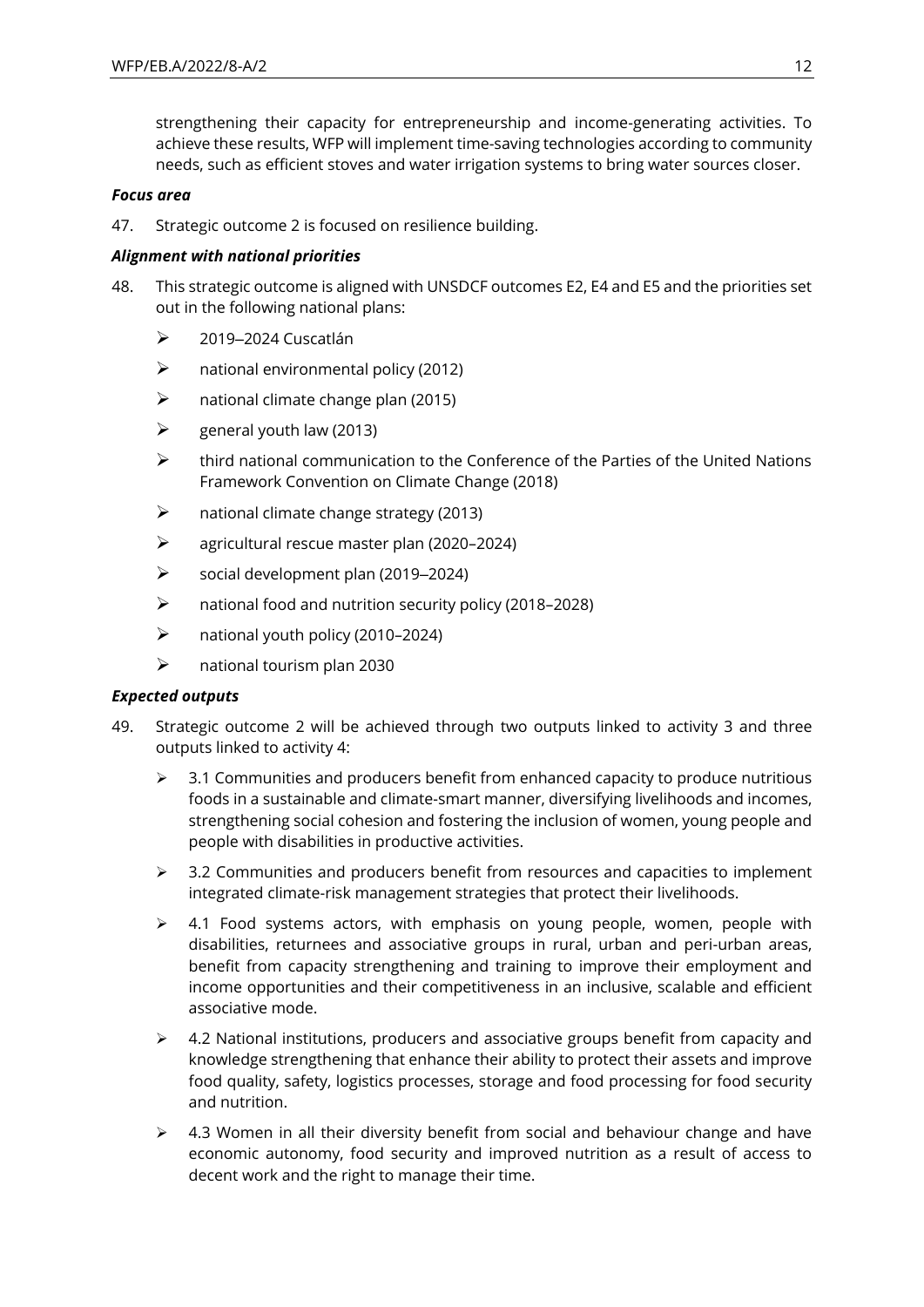### *Key activities*

*Activity 3: Empower food-insecure communities to adopt improved and inclusive climate risk management and adaptation practices, as well as services to enhance production and resilience against shocks and stressors*

- 50. WFP will support communities in building, restoring and maintaining productive assets for climate-smart livelihoods and intergenerational knowledge transfer, thus reducing incentives for irregular migration. Promoting social cohesion in rural areas, WFP will engage young people as users of innovations for climate-smart livelihoods, including agricultural, renewable energy and food processing technologies. Under this activity, WFP will implement climate-risk management activities, fostering the development of climate information services and access to risk transfer mechanisms. In addition, harnessing diverse methodologies such as water harvesting and solar-powered systems, WFP will support the scale-up of community-based adaptation actions, linking to early recovery activities under activity 1. WFP will promote crop diversification through community gardens, individual vegetable plots and macro tunnels and greenhouses cultivated with a variety of vegetables, promoting biofortified maize and sorghum, fruit and nutritious crops like quinoa.
- 51. WFP aims to continue to invest in climate services and forecast-based financing, including microinsurance, to prevent the use of negative coping mechanisms during crises and will use an SBCC approach to support the development and improvement of context-tailored climate information for early warning and seasonal forecasts. WFP will work with the Government and communities to anticipate the impacts of weather events before they hit, helping to improve the quality of forecasts and developing the triggers, standard operating procedures and financial mechanisms that will reduce the need for post-disaster emergency assistance, complementing actions under activity 2.

*Activity 4: Strengthen the production, management and marketing capacities of urban and rural communities, including consumers, and their interaction with food environments*

- 52. This activity complements efforts under activity 3 by supporting the improvement of market systems and supply chains linking urban and rural areas through private sector partnerships, training, SBCC and access to decent work. To address the inadequate production of local and fresh foods, WFP will support farmers in the production of surpluses, benefiting local communities and contributing to the scale-up of production. In addition, WFP will support community savings groups and financial literacy, focusing on fostering women's autonomy and financial inclusion and providing training tailored to the needs of specific farmer groups (women, young people and people with disabilities).
- 53. WFP will promote linkages between local producers and national urban markets through its local and regional food procurement policy and partnership with private sector actors. Through this activity, WFP will contribute to inclusive national and regional agricultural value chains, shortening the link between local producers and consumers and fostering income generation through entrepreneurship, job creation and increased capacity to market. Finally, WFP plans to procure biofortified maize and sorghum from supported smallholder farmer cooperatives on behalf of the Ministry of Education, Science and Technology and to partner with selected buyers in institutional and other markets to promote more inclusive bean procurement systems. A value chain analysis will be conducted to identify opportunities to support specific food system actors.

#### *Partnerships*

54. WFP will work with the Ministry of Environment and Natural Resources, the Ministry of Agriculture and Livestock, the Directorate General of Civil Protection, the Ministry of Tourism, FAO, the International Organization for Migration, the United Nations Entity for Gender Equality and the Empowerment of Women and the United Nations Development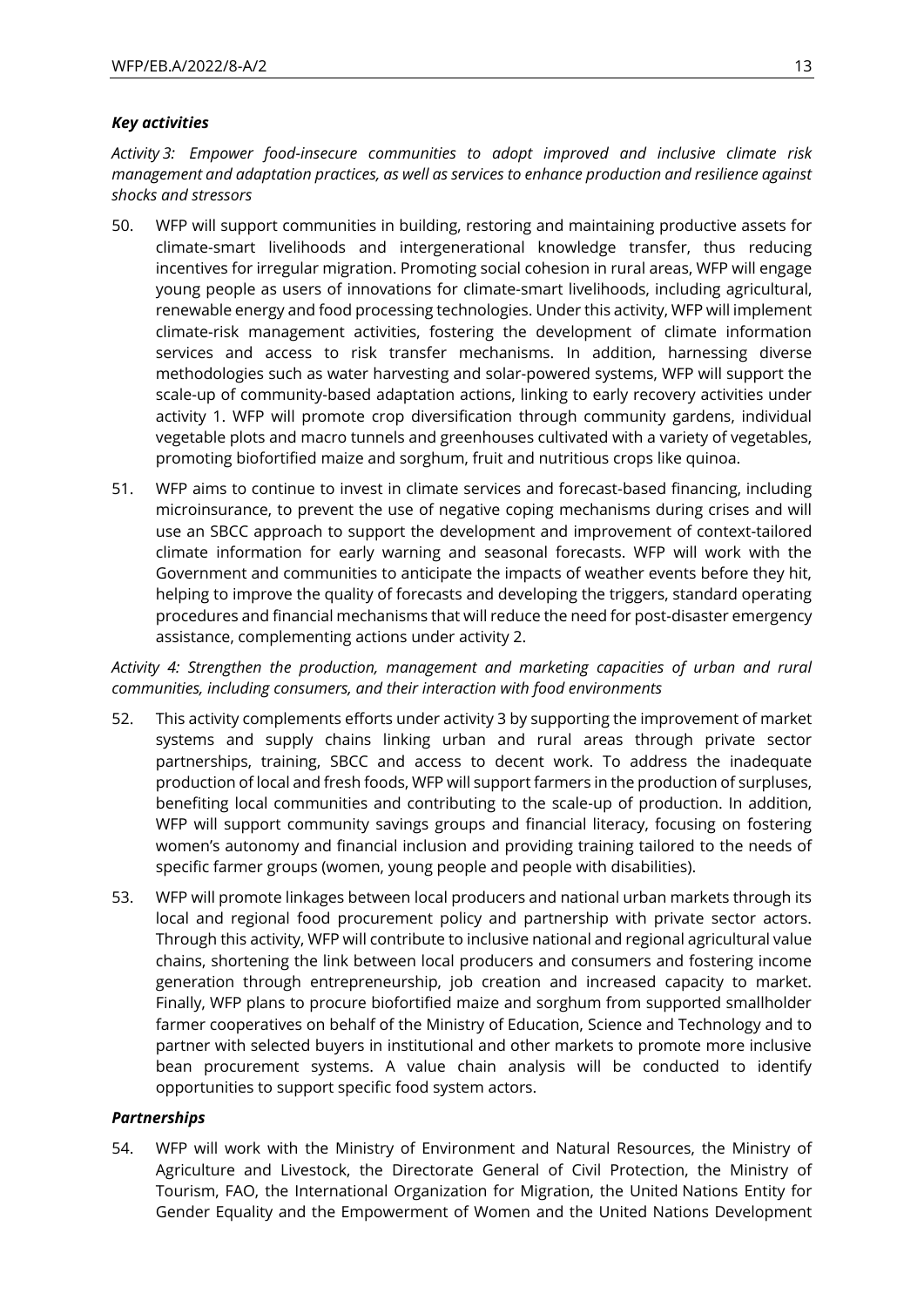Programme. Partnerships with private sector actors will support the incorporation of small producers into value chains and the scalability of national production. WFP plans to engage with the Secretariat for Innovation of the Presidency of El Salvador and the Ministry of Local Development to promote innovative technological approaches.

### *Assumptions*

55. This strategic outcome is based on the assumption that national budgetary allocations for climate change adaptation, food production and gender equality will remain constant or increase and that there will be political will to collaborate on joint initiatives with multicountry and multi-annual funding.

### *Transition/handover strategy*

56. WFP will contribute directly to national plans and programmes, providing direct assistance and coordinating with the Government to strengthen capacities. The country's current debt level will delay a full handover, but WFP will seek opportunities for partial handover to communities and relevant institutions such as the Ministry of Agriculture and Livestock.

### *Strategic outcome 3: National institutions have strengthened capacities to address the root causes of hunger through an integrated, inclusive and shock-responsive social protection system*

- 57. WFP will provide technical assistance to the Government to enhance identification and targeting processes and support comprehensive care for people in vulnerable conditions. Complementing efforts to prevent food insecurity and malnutrition in all its forms,<sup>35</sup> WFP will promote healthy eating habits and local production, access to and the high quality of nutritious foods, including through school feeding, thereby also contributing to SDG 1.
- 58. WFP will provide capacity strengthening to institutions aimed at enabling them to enhance policies, plans, projects and initiatives in the area of integrated, inclusive and shock-responsive social protection through a gender- and nutrition-sensitive lens, with emphasis on the national policy on integral support for early child development, *Crecer Juntos* (growing together). Thus, WFP will continue to lend its expertise on food security and nutrition policy and evidence-generation for decision making. In line with its 2022 gender policy, WFP will strengthen national and local partner capacity to ensure inclusivity and equitability. In addition, WFP will strengthen the government's capacity to conduct gender analysis, identify the differentiated needs of women, men, girls and boys, and advocate gender equality in the implementation of national programmes.

#### *Focus area*

59. Strategic outcome 3 is focused on root causes.

#### *Alignment with national priorities*

60. This outcome is aligned with UNSDCF outcomes E1 and E5; national priorities set out in the social development plan for 2019–2024, specifically results 1, 2 and 7; the national policy on integral support for early child development, *Crecer Juntos*; the road map for sustainable food systems; and the national health plan.

#### *Expected outputs*

- 61. Strategic outcome 3 will be achieved through two outputs:
	- ➢ 5.1 National institutions benefit from improvements in their coverage and quality and integrated and sustainable strategies are more inclusive, equitable and sensitive to food security and nutrition before, during and after a shock or crisis.

<sup>&</sup>lt;sup>35</sup> Result 2 of the social development plan for 2019-2024.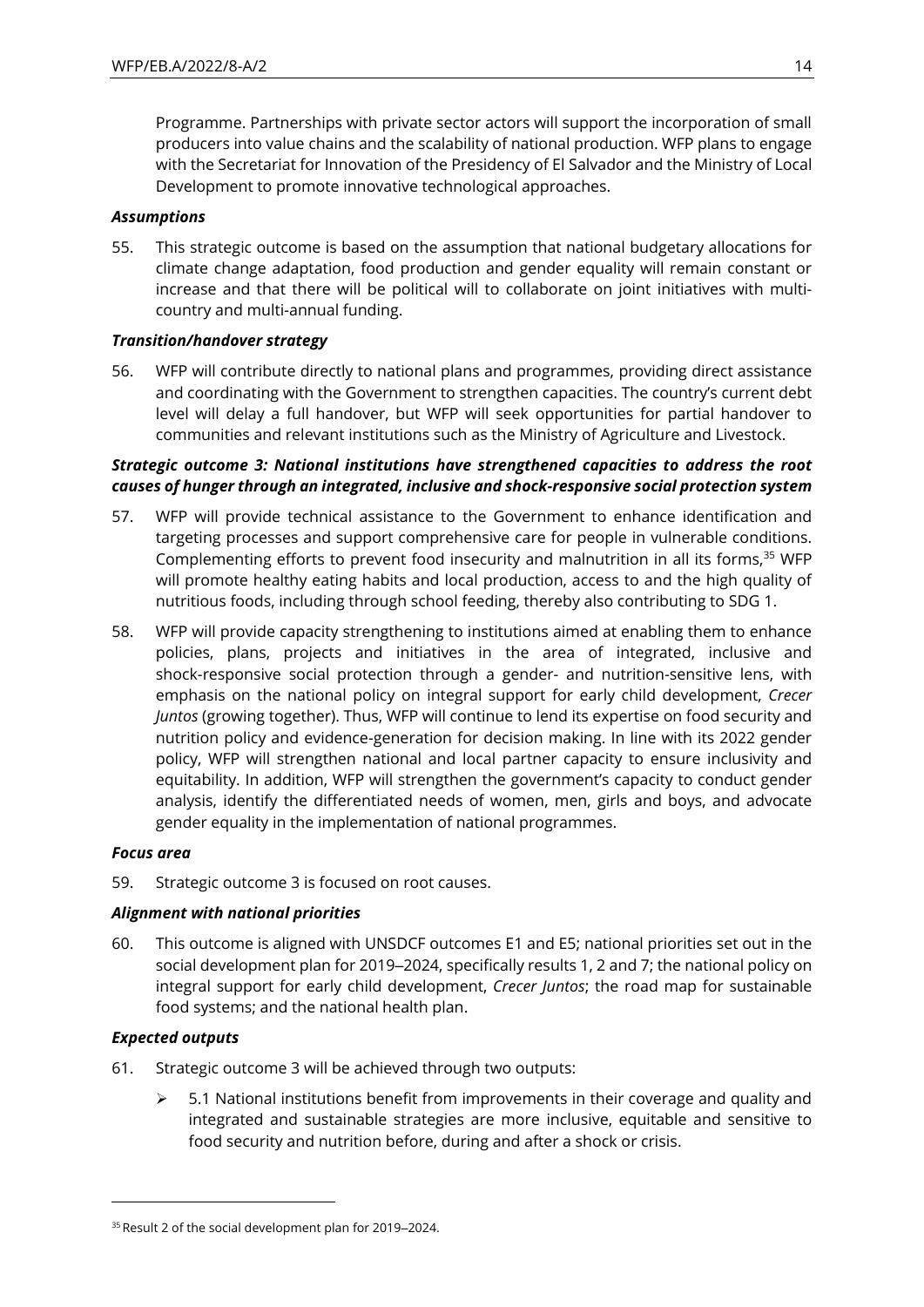$\geq$  5.2 National institutions implementing assistance programmes reach and serve the populations in the most vulnerable conditions, benefiting from the use of registration and monitoring tools for service delivery, evidence-generation and accountability.

### *Key activity*

*Activity 5: Provide technical assistance to strengthen institutional capacity and social protection systems, enhancing inclusivity to meet the differentiated food and nutrition security needs of people and communities in conditions of vulnerability*

- 62. WFP will support national institutions with technical assistance aimed at improving inclusiveness in order to meet the food security and nutrition needs of people and communities in conditions of vulnerability through the social protection system, including through the social registry and emergency preparedness and response mechanisms. WFP will support the strengthening of information systems to monitor food security and nutrition indicators, contributing to informed decision making. WFP and the Ministry of Local Development will jointly manage resources to increase social protection for people in vulnerable conditions. WFP will support the Ministry of Education, Science and Technology in strengthening the national school feeding and health programme as a social protection tool. This will include contributions to the strengthening of supply chains, programme monitoring and knowledge management based on gap assessments that will enable better decision making. Working jointly with the Ministry of Health, FAO and other United Nations entities, WFP will support the implementation of the health and nutrition pillar of the national policy on integral support for early child development, *Crecer Juntos*, focusing on strengthening the national nutrition strategy at the community level, improving the process of diet diversification, and designing nutrition education strategies. These efforts will be aligned with the national healthy and sustainable school feeding strategy and the country's commitments in connection with the work of the School Meals Coalition established in connection with the 2021 United Nations food systems summit to ensure that every child has the opportunity to receive a healthy and nutritious meal in school by 2030, which include increasing the funding for and coverage of school meals and increasing nutritional intake.
- 63. WFP will implement SBCC and gender approaches in schools and the education community, such as training and awareness sessions for women and girls and their households and the education community, to achieve an environment that promotes behaviour change. This will focus on transforming unequal gender norms and fostering healthy eating habits and practices and equitable intrahousehold food allocation. WFP will also incorporate messaging on gender-based violence and develop campaigns for the elimination of gender-based violence. WFP's work on the national school feeding and health programme will include, as under strategic outcome 4, the linking of producers to institutional markets and the promotion, production and consumption of fortified foods.
- 64. WFP will support the strengthening of the policy and regulatory framework; effective implementation of the national food security and nutrition policy and incorporation of nutrition-sensitive approaches into policy and evidence-generation processes; promotion of inclusive food environments; monitoring and prevention of anaemia; and capacity building for food fortification and biofortification, including quality and process certification. WFP will also facilitate South-South and triangular cooperation at the regional and national levels to promote knowledge exchange and resource mobilization efforts.

#### *Partnerships*

65. WFP will coordinate with the Office of the President, the Office of the First Lady, the government cabinet and the relevant above-mentioned ministries, as well as the United Nations country team. WFP will cultivate alliances with development partners, including associations, academia and the private sector to facilitate joint programming, resource mobilization and resource complementarity.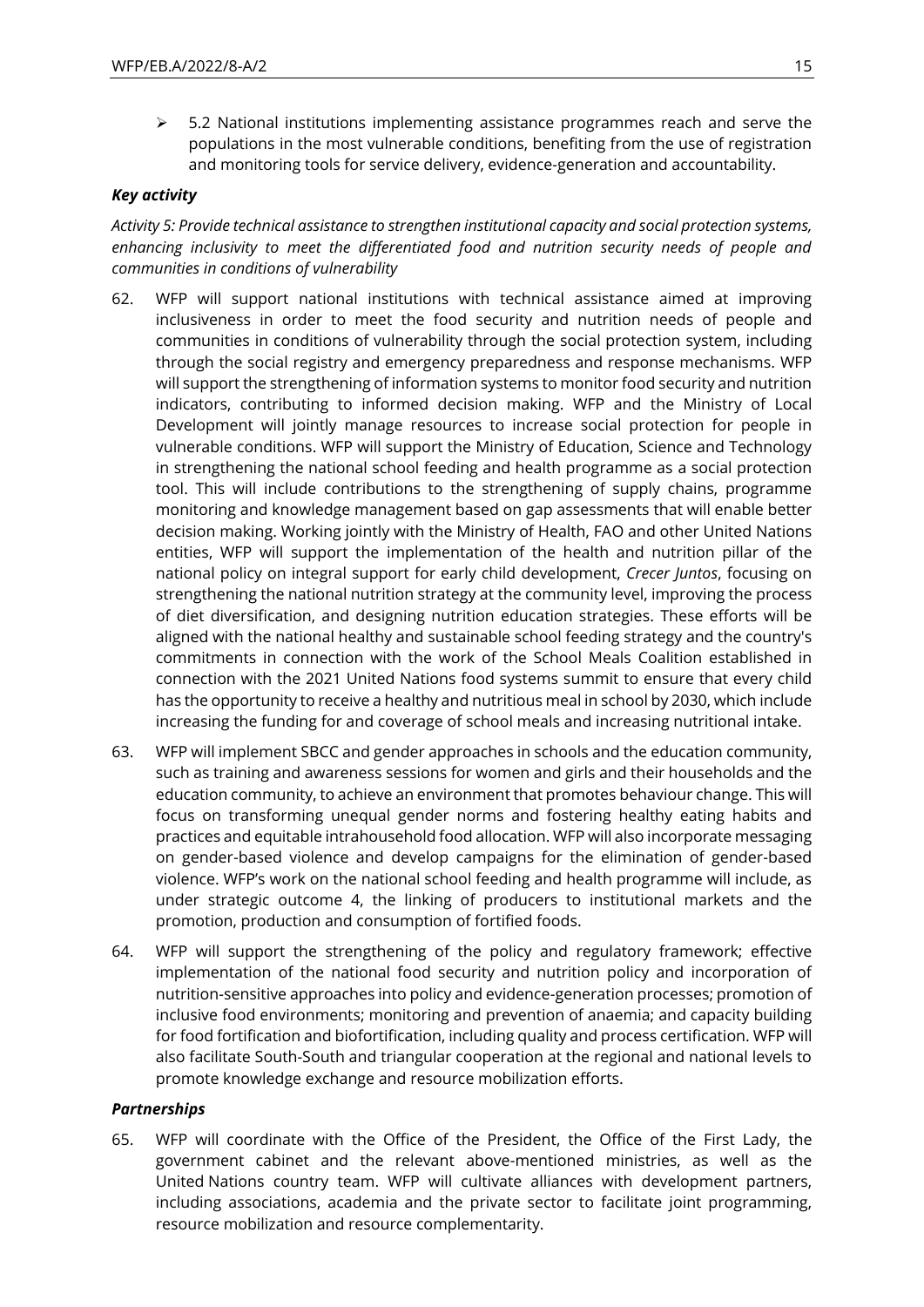### *Assumptions*

66. This outcome is based on the assumption that there will be a conducive environment for the transformation of the social protection system, including regulatory stability, enabling conditions for actors with competence in social matters and continued public social spending at the level sustained in recent years. In addition, it is assumed that WFP will receive sufficient funding to implement activities under the root causes focus area.

### *Transition/handover strategy*

67. WFP will strengthen capacity across the entire public policy cycle at the individual and institutional levels and support inter-institutional processes for promoting synergies and optimizing the use of resources. A gradual handover is foreseen as the Government increases its leadership, as well as a partial handover of the SBCC strategy once there is a thorough understanding of the benefits of the proposed changes.

### *Strategic outcome 4: Government partners, United Nations agencies and international and national NGOs are supported with supply chain and cash transfer services and technical assistance*

68. WFP will use its expertise and proven capacity in emergency response, supply chain management and information technology to provide services that enhance national government programmes and support United Nations partners and NGOs.

### *Focus area*

69. Strategic outcome 4 is focused on resilience building.

### *Alignment with national priorities*

70. This outcome aligns with UNSDCF outcomes E1 and E5; national priorities set out in the agricultural rescue master plan; the social development and protection law; and the national health plan.

### *Expected outputs*

- 71. Strategic outcome 4 will be achieved through one output linked to activity 6, one output linked to activity 7 and one output linked to activity 8:
	- ➢ 6.1 National institutions and humanitarian community partners benefit from WFP's CBT platform and are better able to reach and serve the populations in conditions of vulnerability or crisis.
	- $\geq$  7.1 National institutions and humanitarian community partners benefit from WFP food procurement services and are better able to provide food assistance to populations in conditions of vulnerability or crisis.
	- ➢ 8.1 National institutions and humanitarian community partners benefit from WFP services, supply chain support and technical assistance and are better able to reach populations in conditions of vulnerability or crisis, increasing the quality of social protection and assistance programmes.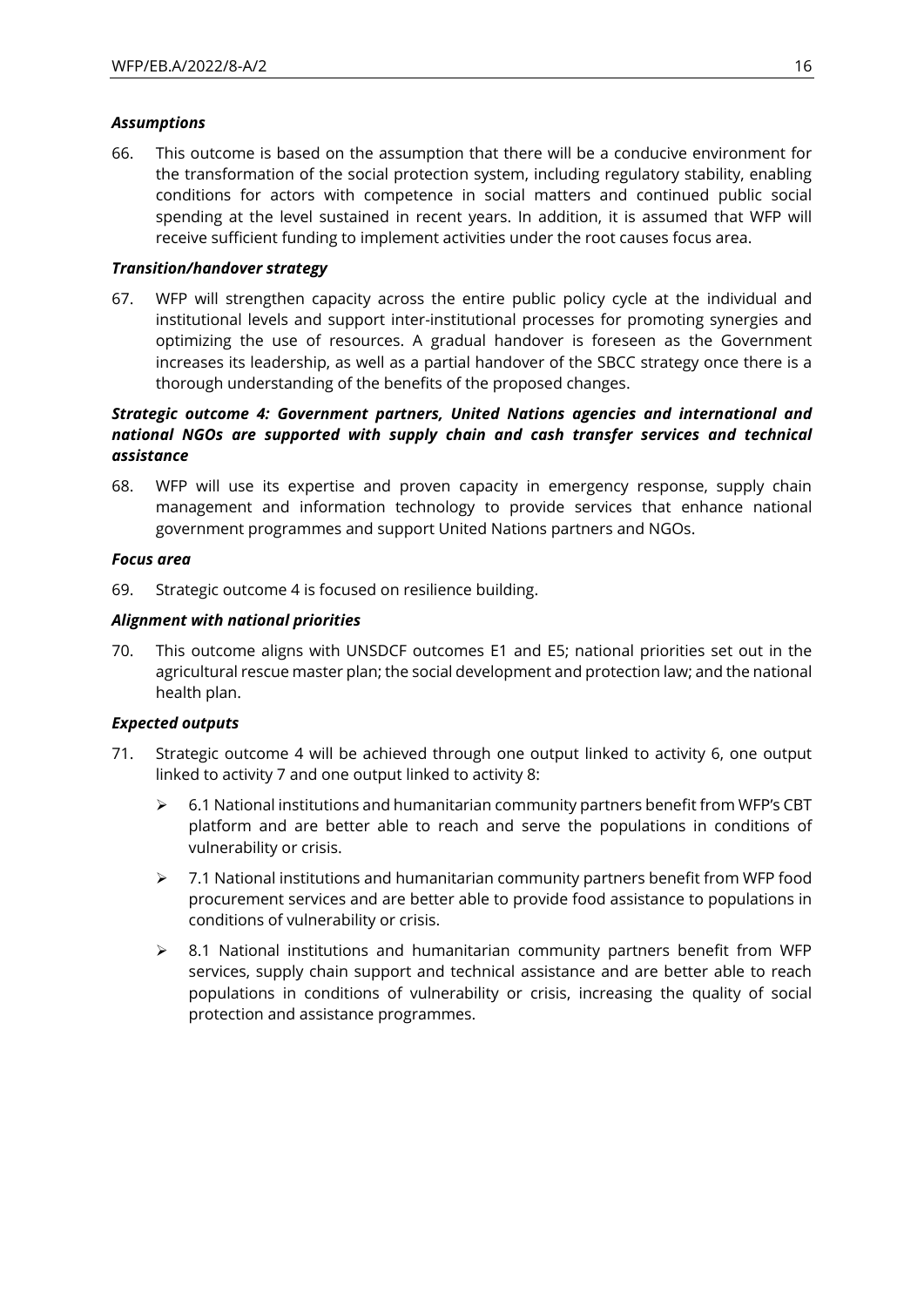### *Key activities*

*Activity 6: Provide cash-based transfer platform services to government partners, United Nations agencies and national and international non-governmental organizations to meet the essential needs of targeted populations*

72. WFP will manage the relationship with existing financial service providers and retailers to ensure that transfer management and reporting comply with corporate regulations. WFP will strengthen the capacity of these commercial partners to be efficient and effective, promoting specific measures for the targeting of people in conditions of vulnerability, including women, children in early childhood, young people and people with disabilities.

*Activity 7: Provide food procurement services to government partners, United Nations agencies and national and international non-governmental organizations to meet the essential needs of targeted populations*

73. WFP will provide food procurement services to ensure cost-effective and efficient use of national resources based on WFP policies and procedures. WFP will prioritize local markets to procure from smallholder farmers, ensuring compliance with food quality and safety standards of practice. For other upstream and downstream supply chain advisory services, WFP will develop agreements with requesting partners.

*Activity 8: Provide logistics and non-food item procurement services to government partners, United Nations agencies and national and international non-governmental organizations for the delivery of social protection*

74. WFP will provide context-specific logistics and procurement services for non-food commodities and other services, based on an analysis of common needs and priorities.

### *Partnerships*

75. WFP will strengthen the implementation of its programmes by actively seeking partnerships to improve the sustainability of results. This will expand the reach to remote areas, improve delivery cost and efficiency, diversify risk and improve value for money. Particularly, WFP will involve the private sector to contribute to the economic stability of communities by identifying marketing opportunities for locally-produced food.

### *Assumptions*

76. This outcome is based on the assumption that WFP's supply chain capacity will not be disrupted and its digital corporate platforms will face no major obstacles. In addition, it is assumed that effective technical and political coordination by social protection actors will continue, that the Government's budget allocations to social protection programmes will remain stable or increase and that the country's digital network in remote areas will have adequate connectivity.

#### *Transition/handover strategy*

77. WFP will provide services to institutions and other partners that require them; however, it will also work with the Government to strengthen its capacity by establishing a joint strategy for specific services based on the key areas identified herein. Other areas of service provision will be determined and may be managed through third parties or jointly. Thus, WFP will carry out a partial handover where possible and will continue to provide services and technical assistance after the end of the CSP term.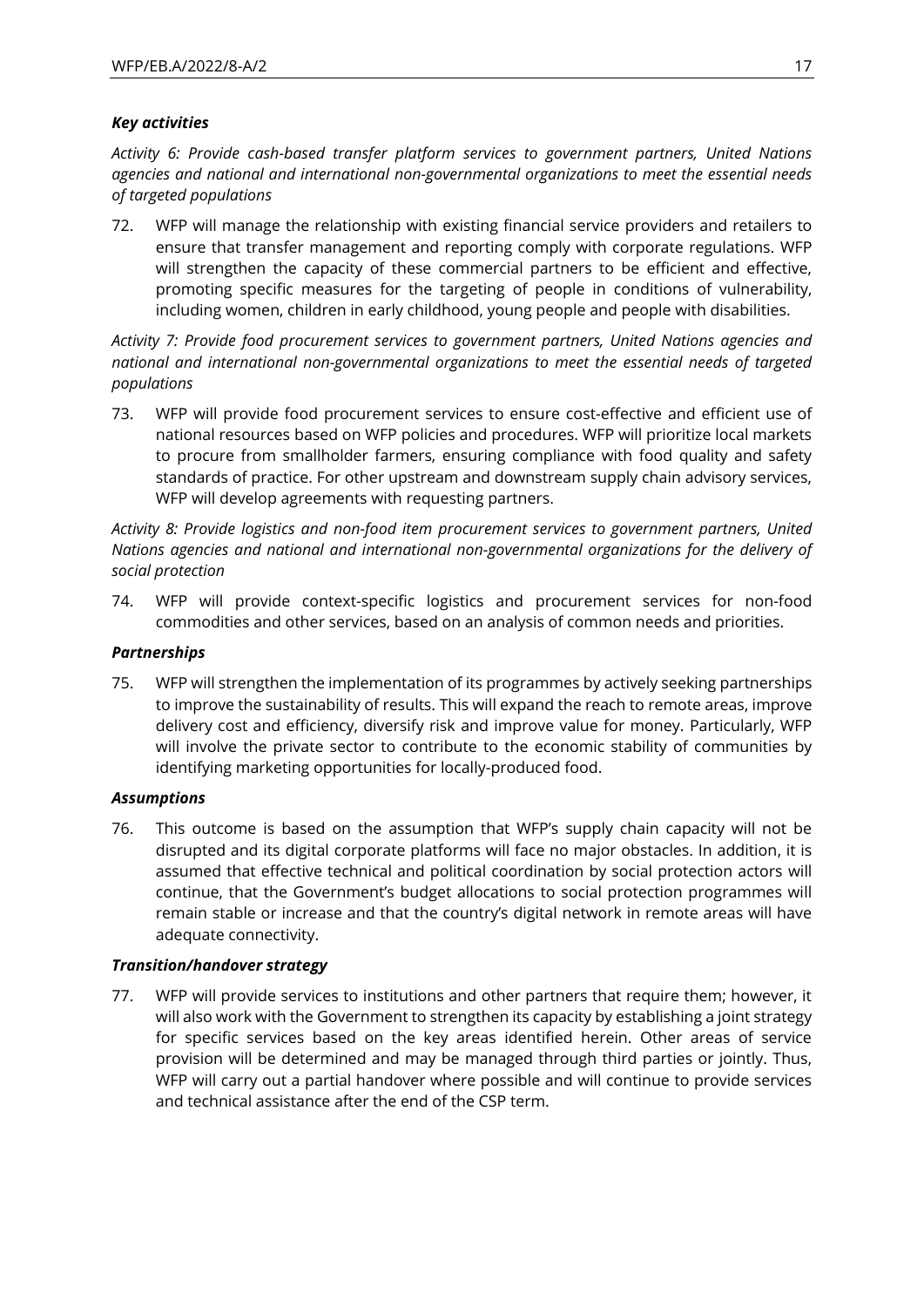### **4 Implementation arrangements**

### **4.1 Beneficiary analysis**

- 78. The CSP will serve communities that are most exposed and vulnerable to natural and economic shocks, climate change, gender inequality, violence and food insecurity in rural, peri-urban and urban areas. Geographic targeting will be based on the results of the regular Integrated Food Security Phase Classification exercise, WFP's food insecurity and nutrition monitoring and the Government's geographic priorities. Beneficiaries will be managed through WFP's SCOPE beneficiary and transfer management platform and government beneficiary registration mechanisms. SBCC actions will be mainstreamed across interventions to target all beneficiaries of the CSP.
- 79. Activity 1 will target crisis-affected populations and groups suffering from food insecurity in urban and rural areas through general distribution and early recovery actions for smallholder farmers affected by extreme climate events and people affected by socioeconomic shocks; fortified foods for pregnant and lactating women and girls, infants and children under 5 to prevent acute malnutrition, targeted in accordance with the national policy on integral support for early child development, *Crecer Juntos*; <sup>36</sup> and food assistance and capacity strengthening for young people, returnees, internally displaced persons and women in urban and peri-urban areas.
- 80. Activities 3 and 4 will target farmers and their associations, women, young people and communities, both in urban and rural areas, to build, restore and maintain productive assets for climate-smart livelihoods and strengthen food systems. To ensure community-centred designs and long-term sustained operations, WFP will use the three-pronged approach comprising three processes at three levels: i) integrated context analysis at the national level; ii) seasonal livelihood programming at the sub-national level; and iii) community-based participatory planning at the local level. This approach will allow a deeper understanding of the local context and livelihoods, gender equality awareness, stronger multi-stakeholder partnerships, connecting levels $37$ , and enhancing the capacities of government institutions.
- 81. Under activities 2 through 8, WFP will reach direct and indirect beneficiaries through capacity strengthening actions to support national programmes and partners and through service delivery offered to government institutions and humanitarian and development actors. There may be an overlap in the beneficiaries of activities 1 and 4.

<sup>&</sup>lt;sup>36</sup> Covering 96 municipalities.

<sup>&</sup>lt;sup>37</sup> The three-pronged approach helps to bridge gaps between the community and national levels essential to support actions from the bottom-up.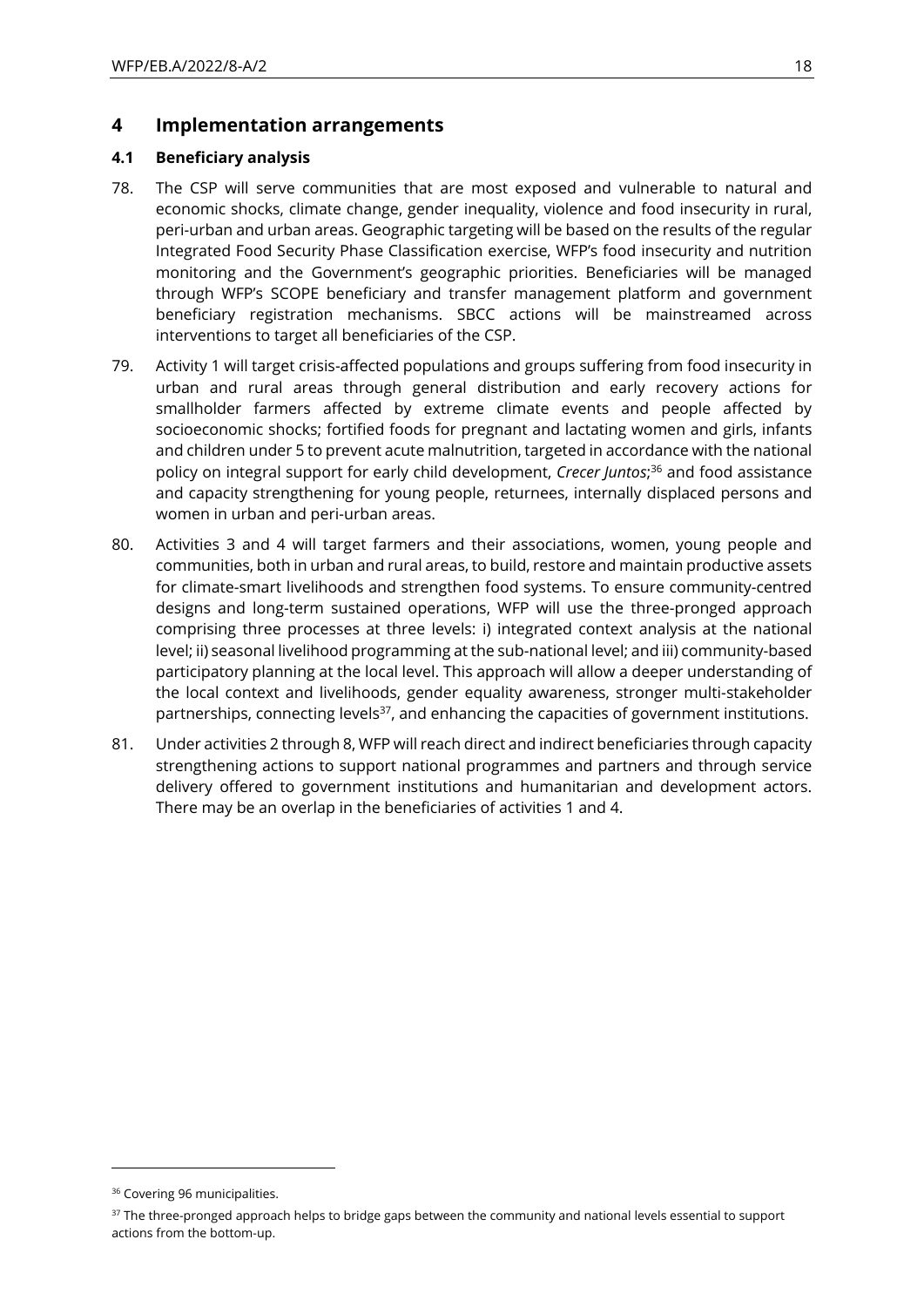| TABLE 1: BENEFICIARIES BY STRATEGIC OUTCOME AND ACTIVITY (2022-2027) |                 |                             |                              |                          |                              |                          |                              |                              |              |
|----------------------------------------------------------------------|-----------------|-----------------------------|------------------------------|--------------------------|------------------------------|--------------------------|------------------------------|------------------------------|--------------|
| <b>Strategic</b><br>outcome                                          | <b>Activity</b> | <b>Beneficiary</b><br>group | Year 1                       | Year 2                   | Year 3                       | Year 4                   | Year 5                       | Year 6                       | <b>Total</b> |
| $\mathbf{1}$                                                         | 1               | Girls                       | 10 260                       | 19 4 98                  | 18 4 31                      | 17 3 62                  | 16 169                       | 7698                         | 89 418       |
|                                                                      |                 | Boys                        | 10 639                       | 20 223                   | 19 112                       | 18 002                   | 16765                        | 7982                         | 92723        |
|                                                                      |                 | Women                       | 28 26 6                      | 53 219                   | 50 40 5                      | 47 595                   | 44 4 67                      | 21 543                       | 245 495      |
|                                                                      |                 | Men                         | 22 4 35                      | 42 378                   | 40 110                       | 37842                    | 35 322                       | 17017                        | 195 104      |
|                                                                      |                 | <b>Total</b>                | 71 600                       | 135 318                  | 128 058                      | 120 801                  | 112723                       | 54 240                       | 622 740      |
|                                                                      | 2(CS)           | Girls                       | $\overline{\phantom{a}}$     | $\overline{\phantom{a}}$ | $\qquad \qquad \blacksquare$ | $\blacksquare$           | $\qquad \qquad \blacksquare$ | $\overline{\phantom{a}}$     |              |
|                                                                      |                 | Boys                        | $\overline{\phantom{a}}$     |                          |                              | $\overline{\phantom{0}}$ |                              |                              |              |
|                                                                      |                 | Women                       | 225                          | 673                      | 523                          | 673                      | 648                          | 385                          | 3 1 2 7      |
|                                                                      |                 | Men                         | 675                          | 2017                     | 1567                         | 2017                     | 1 9 4 2                      | 1 1 5 5                      | 9 3 7 3      |
|                                                                      |                 | <b>Total</b>                | 900                          | 2690                     | 2090                         | 2690                     | 2590                         | 1540                         | 12 500       |
| $\overline{2}$                                                       | $\overline{3}$  | Girls                       | 348                          | 1 0 7 3                  | 1 0 7 3                      | 1 0 7 3                  | 1 0 7 3                      | 1 0 7 3                      | 5713         |
|                                                                      |                 | Boys                        | 365                          | 1 1 2 5                  | 1 1 2 5                      | 1 1 2 5                  | 1 1 2 5                      | 1 1 2 5                      | 5990         |
|                                                                      |                 | Women                       | 931                          | 2871                     | 2871                         | 2871                     | 2871                         | 2871                         | 15 28 6      |
|                                                                      |                 | Men                         | 756                          | 2 3 3 1                  | 2 3 3 1                      | 2 3 3 1                  | 2 3 3 1                      | 2 3 3 1                      | 12 4 11      |
|                                                                      |                 | <b>Total</b>                | 2 4 0 0                      | 7400                     | 7400                         | 7400                     | 7400                         | 7400                         | 39 400       |
|                                                                      | 3(CS)           | Girls                       |                              |                          |                              |                          |                              |                              |              |
|                                                                      |                 | Boys                        |                              |                          |                              |                          |                              |                              |              |
|                                                                      |                 | Women                       | 383                          | 972                      | 972                          | 972                      | 972                          | 972                          | 5 2 4 3      |
|                                                                      |                 | Men                         | 467                          | 1 1 8 8                  | 1 1 8 8                      | 1 1 8 8                  | 1 1 8 8                      | 1 1 8 8                      | 6 4 0 7      |
|                                                                      |                 | <b>Total</b>                | 850                          | 2 1 6 0                  | 2 1 6 0                      | 2 1 6 0                  | 2 1 6 0                      | 2 1 6 0                      | 11 650       |
|                                                                      | 3(CS)           | Girls                       | $\blacksquare$               | $\overline{\phantom{a}}$ |                              |                          |                              |                              |              |
|                                                                      |                 | Boys                        | $\overline{\phantom{a}}$     | $\overline{\phantom{a}}$ | $\overline{\phantom{a}}$     | $\overline{\phantom{a}}$ | $\overline{\phantom{a}}$     | $\overline{\phantom{a}}$     |              |
|                                                                      |                 | Women                       | 1 0 0 0                      | 2650                     | 2650                         | 2650                     | 2650                         | 2650                         | 14 250       |
|                                                                      |                 | Men                         | 1 0 0 0                      | 2650                     | 2650                         | 2650                     | 2650                         | 2650                         | 14 250       |
|                                                                      |                 | <b>Total</b>                | 2000                         | 5 300                    | 5 300                        | 5 300                    | 5 300                        | 5 300                        | 28 500       |
|                                                                      | 4(CS)           | Girls                       | $\qquad \qquad \blacksquare$ | $\overline{\phantom{a}}$ |                              | $\overline{\phantom{a}}$ |                              | $\qquad \qquad \blacksquare$ |              |
|                                                                      |                 | Boys                        | $\overline{\phantom{a}}$     | $\blacksquare$           |                              | $\overline{\phantom{a}}$ |                              |                              |              |
|                                                                      |                 | Women                       | 75                           | 150                      | 150                          | 150                      | 150                          | 75                           | 750          |
|                                                                      |                 | Men                         | 50                           | 100                      | 100                          | 100                      | 100                          | 50                           | 500          |
|                                                                      |                 | <b>Total</b>                | 125                          | 250                      | 250                          | 250                      | 250                          | 125                          | 1 2 5 0      |
| <b>Total</b>                                                         |                 |                             | 77875                        | 153 118                  | 145 258                      | 138 601                  | 130 423                      | 70 765                       | 716 040      |
| Total (without overlap)                                              |                 |                             | 76 425                       | 144 600                  | 136 800                      | 130 200                  | 122 100                      | 62 925                       | 673 050      |

*Abbreviation*: CS = capacity strengthening.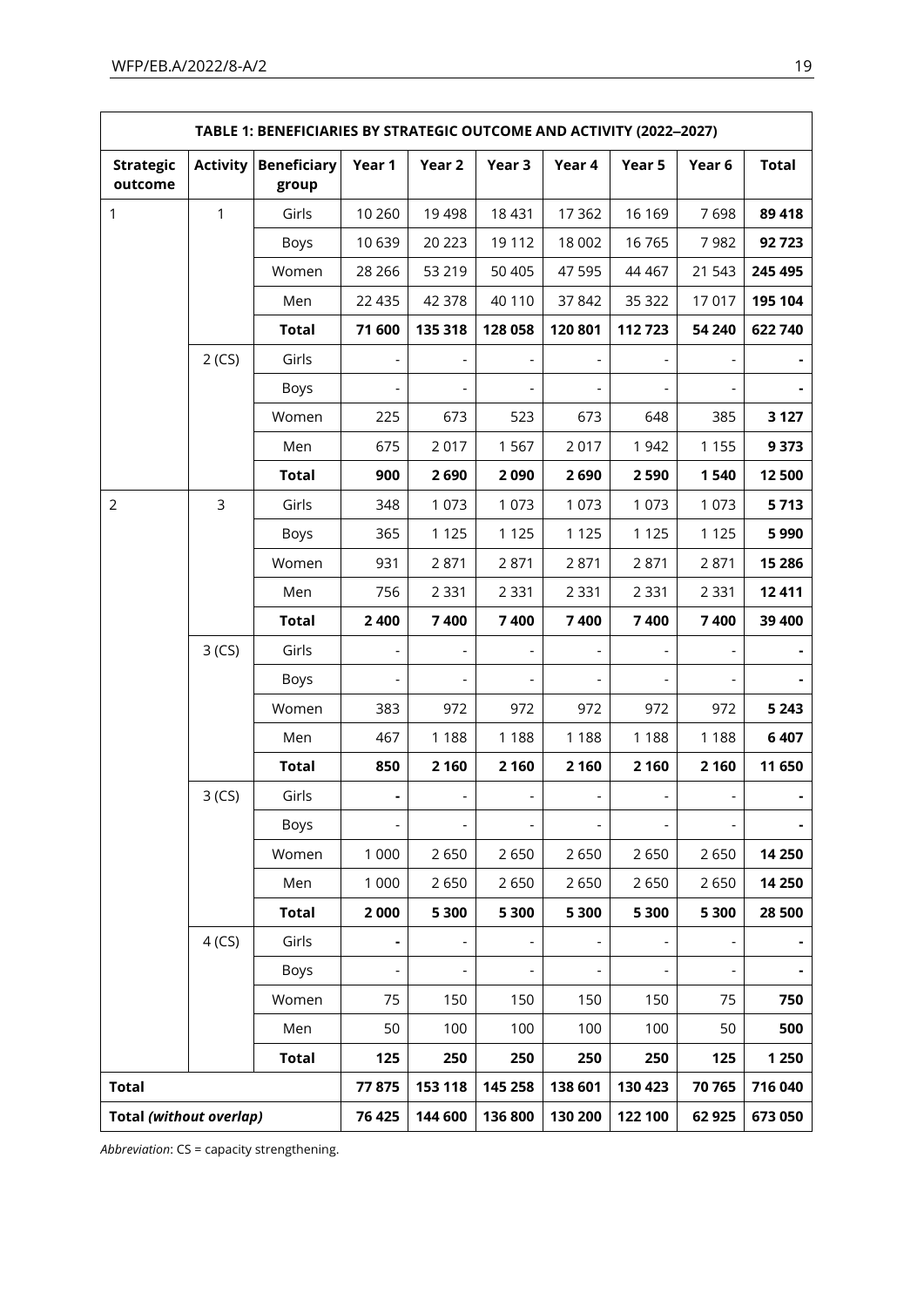#### **4.2 Transfers**

#### *Food and cash-based transfers*

82. WFP will determine suitable transfer modalities and ration sizes based on sectoral assessments, integrating gender analysis to cater to the diverse food security and nutrition needs of targeted populations. Importantly, WFP will continue to assess the suitability of implementing CBTs, taking into consideration the minimum expenditure basket analysis, market functionality index, essential needs assessments and monthly food price monitoring results. In-kind assistance will be distributed in emergencies when shocks affect food availability in markets. To enhance food assistance, WFP will consolidate and scale up successful nutrition-sensitive responses that consider food security, dietary diversity, protection needs, local government priorities and partner capacity.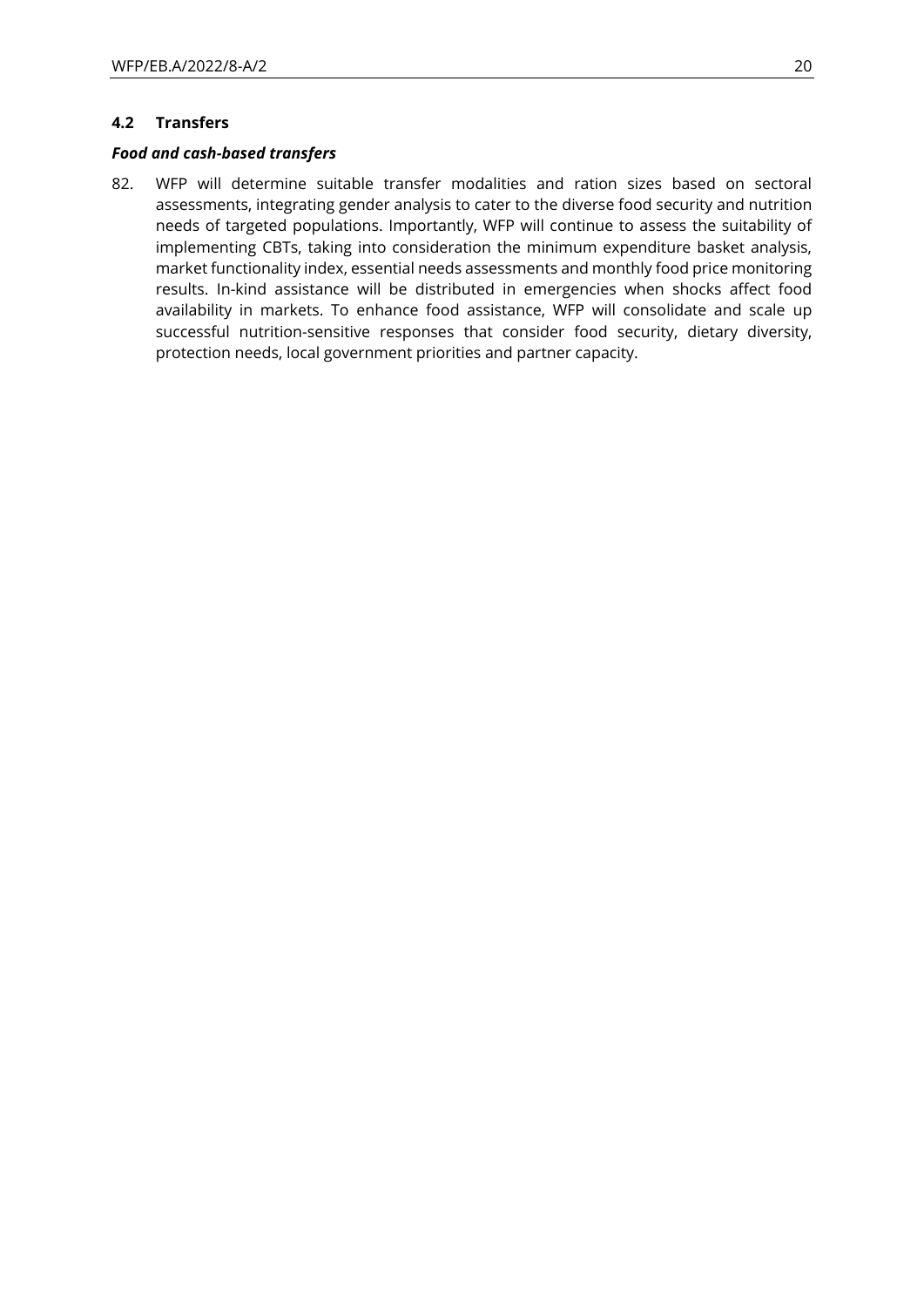$\mathsf{r}$ 

|                                            |                                       | <b>Strategic outcome 2</b><br><b>Activity 3</b> |                  |                      |                                                                          |             |                        |      |                  |                                |                  |                  |
|--------------------------------------------|---------------------------------------|-------------------------------------------------|------------------|----------------------|--------------------------------------------------------------------------|-------------|------------------------|------|------------------|--------------------------------|------------------|------------------|
|                                            |                                       |                                                 |                  |                      |                                                                          |             |                        |      |                  |                                |                  |                  |
| <b>Beneficiary type</b><br><b>Modality</b> | People in conditions of vulnerability |                                                 |                  | <b>Shelters</b>      | <b>Children under 5 and</b><br>pregnant and lactating<br>women and girls |             | Women and young people |      |                  | Men, women and<br>young people |                  |                  |
|                                            | Food                                  | <b>CBTs</b>                                     | voucher<br>Value | Commodity<br>voucher | Commodity<br>voucher                                                     | Food        | Commodity<br>voucher   | CBTs | voucher<br>Value | CBTs                           | voucher<br>Value | CBT <sub>S</sub> |
| Cereals: maize and rice                    | 245                                   |                                                 |                  |                      |                                                                          | 245         |                        |      |                  |                                |                  |                  |
| Pulses: beans                              | 70                                    |                                                 |                  |                      |                                                                          | 70          |                        |      |                  |                                |                  |                  |
| Oil                                        | 24.5                                  |                                                 |                  |                      |                                                                          | 24.5        |                        |      |                  |                                |                  |                  |
| Salt                                       | 3.5                                   |                                                 |                  |                      |                                                                          | 3.5         |                        |      |                  |                                |                  |                  |
| Sugar                                      |                                       |                                                 |                  |                      |                                                                          | $\mathbf 0$ |                        |      |                  |                                |                  |                  |
| Super Cereal                               |                                       |                                                 |                  |                      |                                                                          | 42          |                        |      |                  |                                |                  |                  |
| Total kcal/day                             | 1 4 7 1                               |                                                 |                  |                      |                                                                          | 1 4 6 9     |                        |      |                  |                                |                  |                  |
| % kcal from protein                        | 12                                    |                                                 |                  |                      |                                                                          | 12          |                        |      |                  |                                |                  |                  |
| Cash-based transfers<br>(USD/person/day)   |                                       | -1                                              | $\mathbf{1}$     |                      | 15                                                                       |             | 0.167                  | 1    | $\mathbf{1}$     | 1                              | -1               | $\mathbf{1}$     |
| Number of feeding days<br>per year         | 90                                    | 90                                              | 90               |                      | 10                                                                       | 180         | 180                    | 120  | 120              | 180                            | 180              | 90               |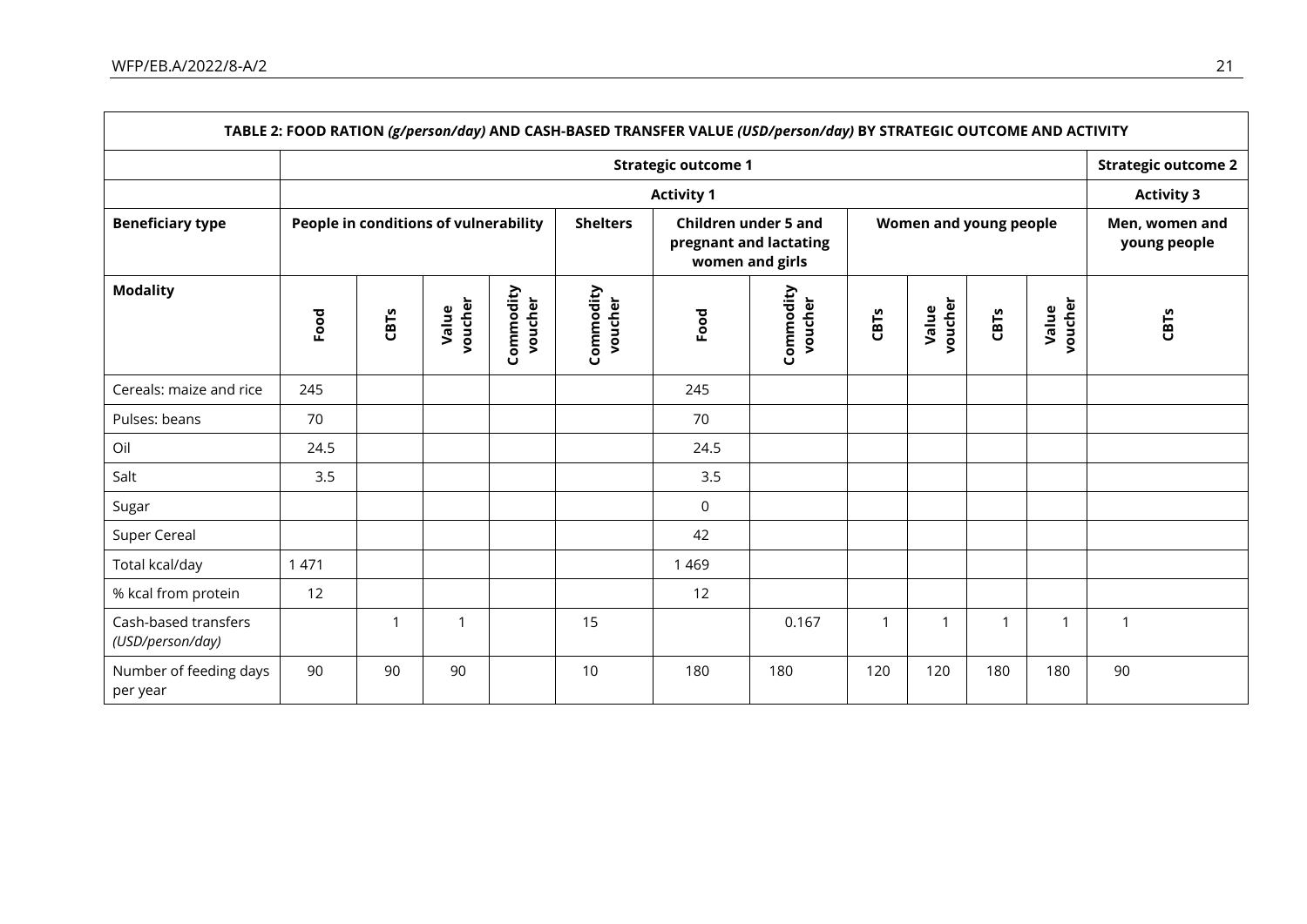| TABLE 3: TOTAL FOOD AND CASH-BASED TRANSFER REQUIREMENTS AND VALUES |       |            |  |  |  |
|---------------------------------------------------------------------|-------|------------|--|--|--|
| Food type/cash-based transfer<br>Total (mt)<br>Total (USD)          |       |            |  |  |  |
| Cereals                                                             | 1 438 | 760 339    |  |  |  |
| <b>Pulses</b>                                                       | 411   | 499 655    |  |  |  |
| Oil and fats                                                        | 144   | 257 115    |  |  |  |
| Mixed and blended foods                                             | 53    | 61 383     |  |  |  |
| Other                                                               | 21    | 5 1 1 2    |  |  |  |
| Total (food)                                                        | 2066  | 1583604    |  |  |  |
| Cash-based transfers                                                |       | 56 209 800 |  |  |  |
| Total (food and cash-based transfer value)<br>57 793 404<br>2066    |       |            |  |  |  |

### **4.3 Partnerships**

- 83. In collaboration with the Government of El Salvador, WFP will continue to support social protection and climate change adaptation, linking food systems actors and producers with local, regional and national markets to ensure greater food availability. Specifically WFP will:
	- $\triangleright$  continue to strengthen its relationship with the Ministry of Health and the First Lady's Office through the national policy on integral support for early child development, *Crecer Juntos*;
	- $\triangleright$  strengthen logistical capacity for emergency response, in partnership with the Directorate General of Civil Protection and the Ministry of Local Development;
	- $\triangleright$  partner with the Ministry of Tourism on young people's training and placement;
	- $\triangleright$  provide technical assistance to the Ministry of Education. Science and Technology to improve the overall management of the national school feeding and health programme;
	- $\triangleright$  deliver climate change adaptation actions within the framework of an ecosystems approach to production, together with the Ministry of Environment and Natural Resources;
	- $\triangleright$  focus on smallholder agriculture risk transfer with the Ministry of Agriculture and Livestock within the framework of the agricultural rescue master plan;
	- $\triangleright$  support resilient local infrastructure efforts in coordination with the General Directorate of Municipal Works;
	- $\triangleright$  partner with the Salvadoran Institute for the Advancement of Women, the Ministry of Local Development and the national commission for micro and small enterprises on women entrepreneurship;
	- $\triangleright$  coordinate beneficiary selection criteria with the Office of the Presidential Commissioner for Operations and the Cabinet of the Government; and
	- $\triangleright$  partner with the national youth institute to respond to the needs of people in vulnerable conditions, with a focus on women, young people at risk and returnees.
- 84. WFP will strengthen its relationship with NGO partners, academia, the private sector and other United Nations entities, including FAO and the United Nations Development Programme, to promote joint actions, diversifying its portfolio of opportunities and funding to augment resources.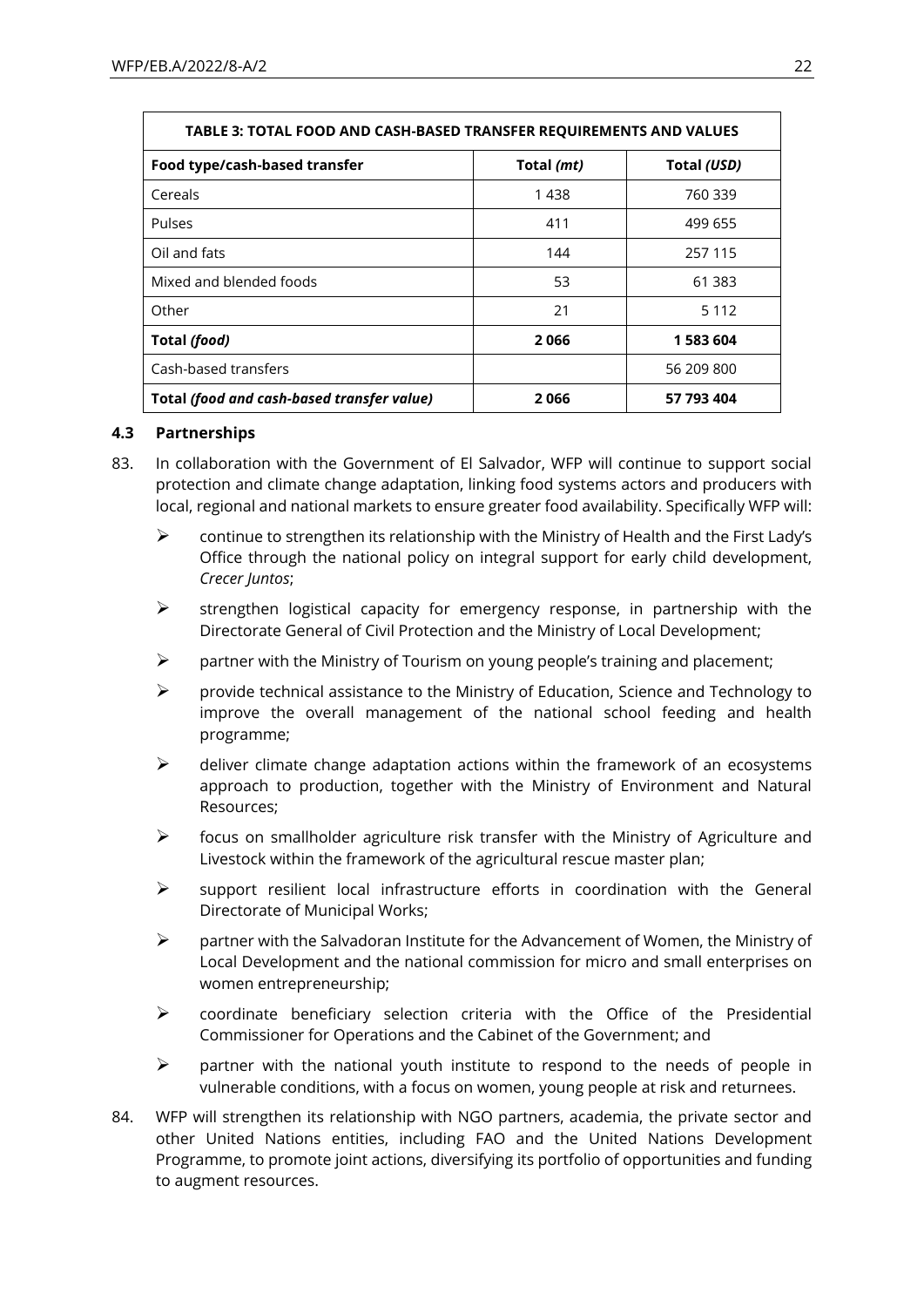### **5 Performance management and evaluation**

### **5.1 Monitoring and evaluation arrangements**

- 85. WFP will ensure comprehensive monitoring and evaluation across all CSP interventions, considering gender and age, evidence-generation, transparency and accountability to donors and beneficiaries. Based on corporate monitoring standards, strategies will be implemented to measure indicators of results, outputs, processes and contributions to the achievement of the SDGs as established by the UNSDCF for 2022-2026.
- 86. WFP's overall monitoring plan includes annual baseline data collection, post-distribution monitoring and a final evaluation. WFP will conduct a mid-term review to inform operational decision making, support learning and guide adjustments to ongoing programmes. WFP will plan and budget for the continuous monitoring of food security and nutrition in the country and will implement emergency food security assessments as needed, in partnership with government entities. A decentralized evaluation of food systems will be carried out by 2025 and a centralized CSP evaluation by 2026.
- 87. A gender-responsive and participatory monitoring plan will enable WFP to assess programme implementation, its varying impact on women, men, girls and boys and contributions to gender equality and empowerment. A baseline survey will reveal any gender gaps, which will be addressed through specific actions. Beneficiaries will have access to WFP's complaint and feedback mechanism.

### **5.2 Risk management**

### *Strategic risks*

- 88. This CSP will come into effect during the last two years of the current government's term, which could affect programme continuity. Close engagement with technical counterparts may limit its impact, although pressure on government finances may still affect activities involving WFP. Access barriers based on gender inequalities and discriminatory sociocultural norms and practices may limit equal gender participation; WFP will strive to adapt its interventions to limit such risks. A high degree of climate vulnerability may limit progress on meeting the CSP objectives. WFP will work with decision makers at the national and local levels and beneficiaries to strengthen capacity in disaster risk management, emergency preparedness and response and resilience building, adopting an anticipatory action approach.
- 89. With the launch of Bitcoin, there are opportunities to reduce transaction costs and increase financial inclusion. However, misinformation, currency fluctuation and a potential inflationary effect on the price of goods linked to the adoption of Bitcoin as legal tender in September 2021 may negatively affect people in times of crisis or devaluation, as well as the Government's own ability to implement programmes. To minimize risks, WFP will continue to rely on the United States dollar.

#### *Operational risks*

90. Activities under this CSP will be evaluated using the corporate safeguards tool to identify potential direct and indirect social and environmental risks. WFP will support counterparts with capacity building to ensure compliance and prompt action. Insecurity and organized crime may affect the access to affected populations and the timeliness of the operations of WFP and its partners and their ability to deliver a principled humanitarian response. WFP will mitigate this risk by continuing to work in close coordination with the United Nations Department of Safety and Security and jointly with the Government, specifically civil protection, municipalities, youth organizations and community leaders to ensure smooth access to the vulnerable populations living in these areas with the presence of gangs, and by stimulating the economic activity with the help of private sector.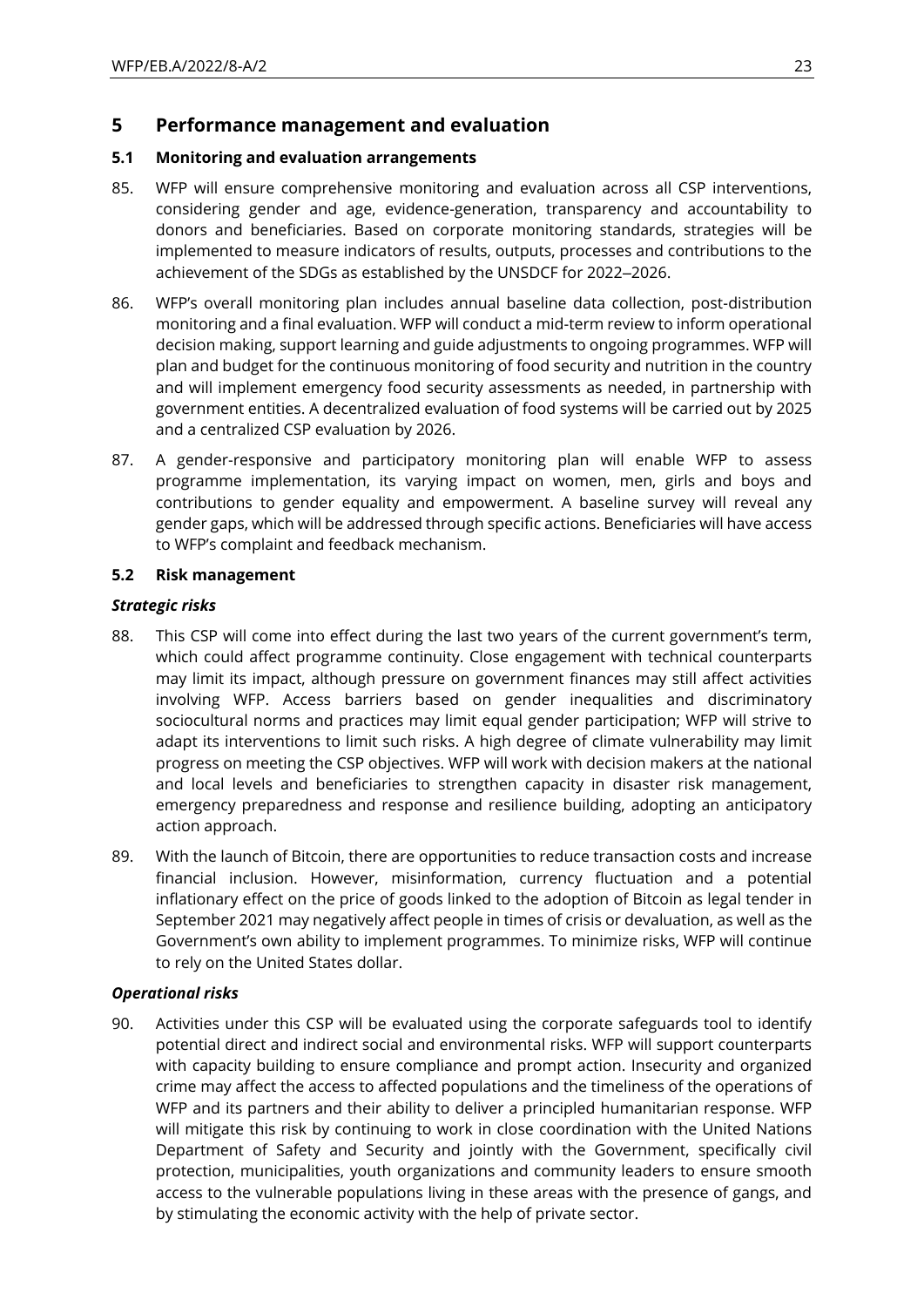### *Fiduciary risks*

91. To mitigate the risk of fraud and abuse WFP will continue to build capacity in ethics and standards of conduct in accordance with corporate guidelines, conduct information campaigns and provide beneficiaries with access to complaint and feedback mechanisms to ensure appropriate prevention and action. United Nations and WFP standard operating procedures and risk management frameworks will be used to mitigate potential health, safety and security risks connected to COVID-19.

### **5.3 Social and environmental safeguards**

- 92. The design and implementation of all CSP activities will take into consideration corporate guidelines for environmental and social standards in operations, ensuring that negative impacts on people, communities and the natural environment are avoided or mitigated. Specifically, WFP will protect natural resources by promoting their efficient use to avoid exceeding regenerative capacity, especially in relation to soil and water conservation. To safeguard biodiversity and ecosystems, WFP will ensure that activities do not interfere with critical habitats or protected areas. Accordingly, WFP will encourage sustainable resource and waste management, such as through the reduced use of agrochemicals and promotion of solar energy to power irrigation systems. Based on an anticipatory action approach, WFP's interventions will take climate risks into account and seek to reduce communities' exposure and vulnerability.
- 93. WFP will continue to explore actions to reduce greenhouse gas emissions and promote efficient resource use and waste management in its operations, including by optimizing lighting systems, separating waste and using renewable energy. Further, WFP will promote social standards by ensuring that human rights are respected and protected in all activities, implementing campaigns against gender-based violence and promoting gender equality through tailored SBCC. WFP will protect the safety, health and security of stakeholders at all times in its programmes, operations and supply chains and will ensure that stakeholders, including affected populations, have easy access to information and are able to provide feedback on WFP programmes.

### **6 Resources for results**

### **6.1 Country portfolio budget**

94. The budget for this CSP is USD 129,202,890, reflecting continued efforts in emergency preparedness and response and a growing programmatic portfolio in resilience and capacity strengthening. The budget allocation is 71 percent to crisis response under strategic outcome 1, 22 percent to resilience building under strategic outcomes 2 and 4 and 7 percent to root causes under strategic outcome 3. Gender-specific and gender-sensitive activities account for 27 percent of the budget.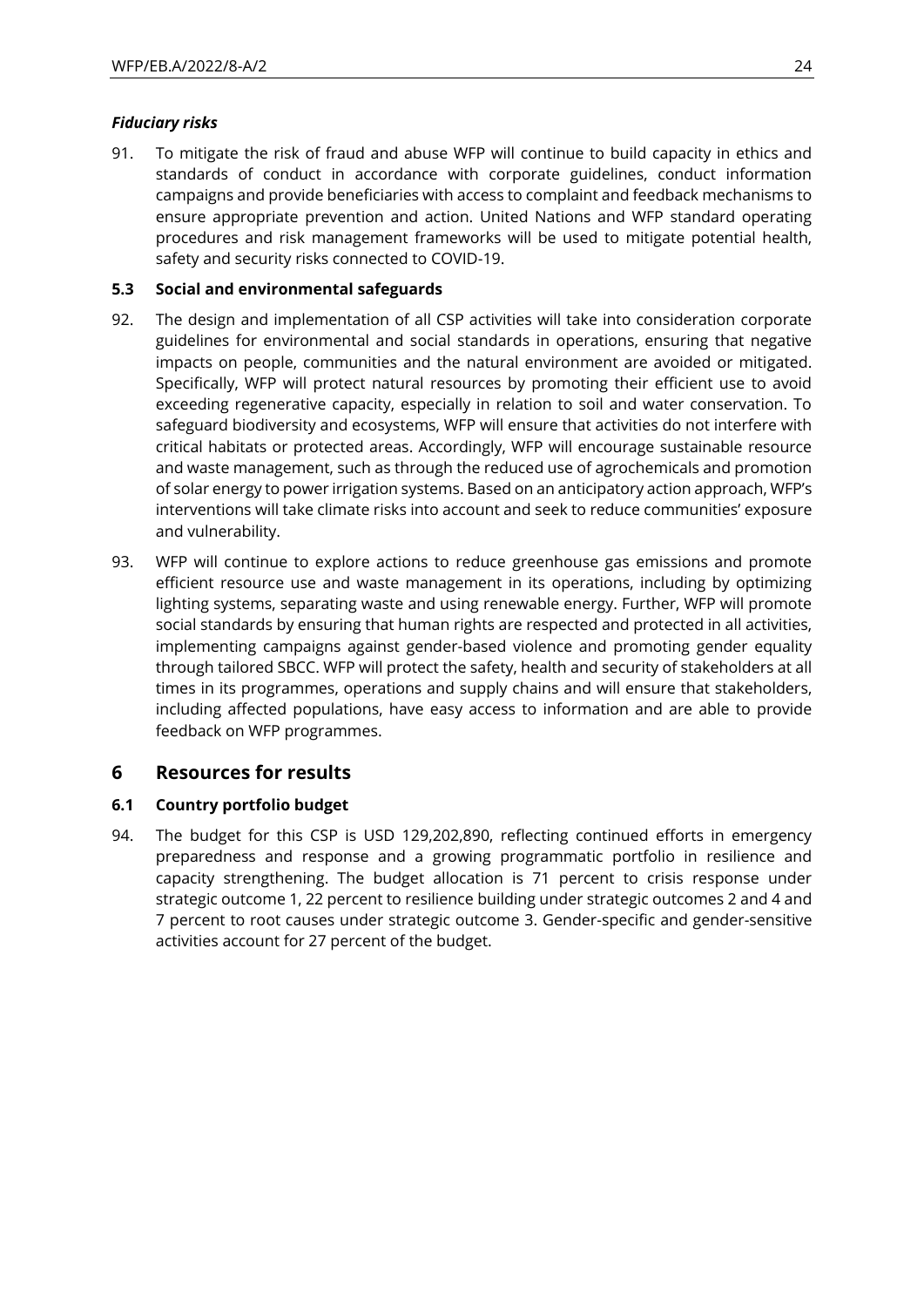| TABLE 4: COUNTRY PORTFOLIO BUDGET (USD) |                 |                |                |                |                |                |                |             |
|-----------------------------------------|-----------------|----------------|----------------|----------------|----------------|----------------|----------------|-------------|
| <b>Strategic</b><br>outcome             | <b>Activity</b> | Year 1<br>2022 | Year 2<br>2023 | Year 3<br>2024 | Year 4<br>2025 | Year 5<br>2026 | Year 6<br>2027 | Total       |
|                                         | 1               | 9 643 539      | 18 327 151     | 17 572 975     | 16 659 479     | 16 055 114     | 7 946 379      | 86 204 636  |
|                                         | 2               | 426 575        | 1 229 527      | 969 582        | 1 169 345      | 946 874        | 435 412        | 5 177 315   |
| 2                                       | 3               | 1 018 760      | 2 2 1 3 5 8 5  | 2 2 3 0 0 8 3  | 2 2 3 0 6 5 1  | 2 2 7 2 5 7 6  | 1 582 716      | 11 557 370  |
| 2                                       | 4               | 455 193        | 1 149 380      | 1 169 724      | 1 170 316      | 1 189 370      | 670 381        | 5 804 365   |
| 3                                       | 5               | 950 951        | 1758 507       | 1736623        | 1729293        | 1760733        | 912 656        | 8 848 764   |
| 4                                       | 6               | 549 594        | 993 829        | 1 000 240      | 1 004 622      | 1 024 235      | 556 684        | 5 129 204   |
| 4                                       | 7               | 612 663        | 1 091 227      | 1 099 170      | 1 107 937      | 1 125 329      | 613 994        | 5 650 320   |
| 4                                       | 8               | 83 3 26        | 136 853        | 172 404        | 173 372        | 176 924        | 88 037         | 830 916     |
| Total                                   |                 | 13 740 602     | 26 900 058     | 25 959 800     | 25 245 015     | 24 551 156     | 12 806 259     | 129 202 890 |

### **6.2 Resourcing outlook and strategy**

- 95. From 2018-2021 focus areas in resourcing varied according to changes in context: crisis response funds increased, resilience building funds diminished and root causes funds were insufficient. Based on historical trend analysis, it is expected that 70 percent of the country budget portfolio can be resourced based on the funding streams of current and anticipated partnerships. In the event of a funding shortfall, strategic outcomes 1 and 2 will be prioritized.
- 96. During the CSP formulation process, WFP held meetings with donors, the Government, the private sector, academia and United Nations partners to receive feedback and recommendations. Representatives of international financial institutions expressed commitment to supporting economic reactivation during and after the COVID-19 pandemic, including with regard to resilient agriculture and infrastructure and job creation for population groups in conditions of vulnerability. These findings have been incorporated into the CSP funding strategy.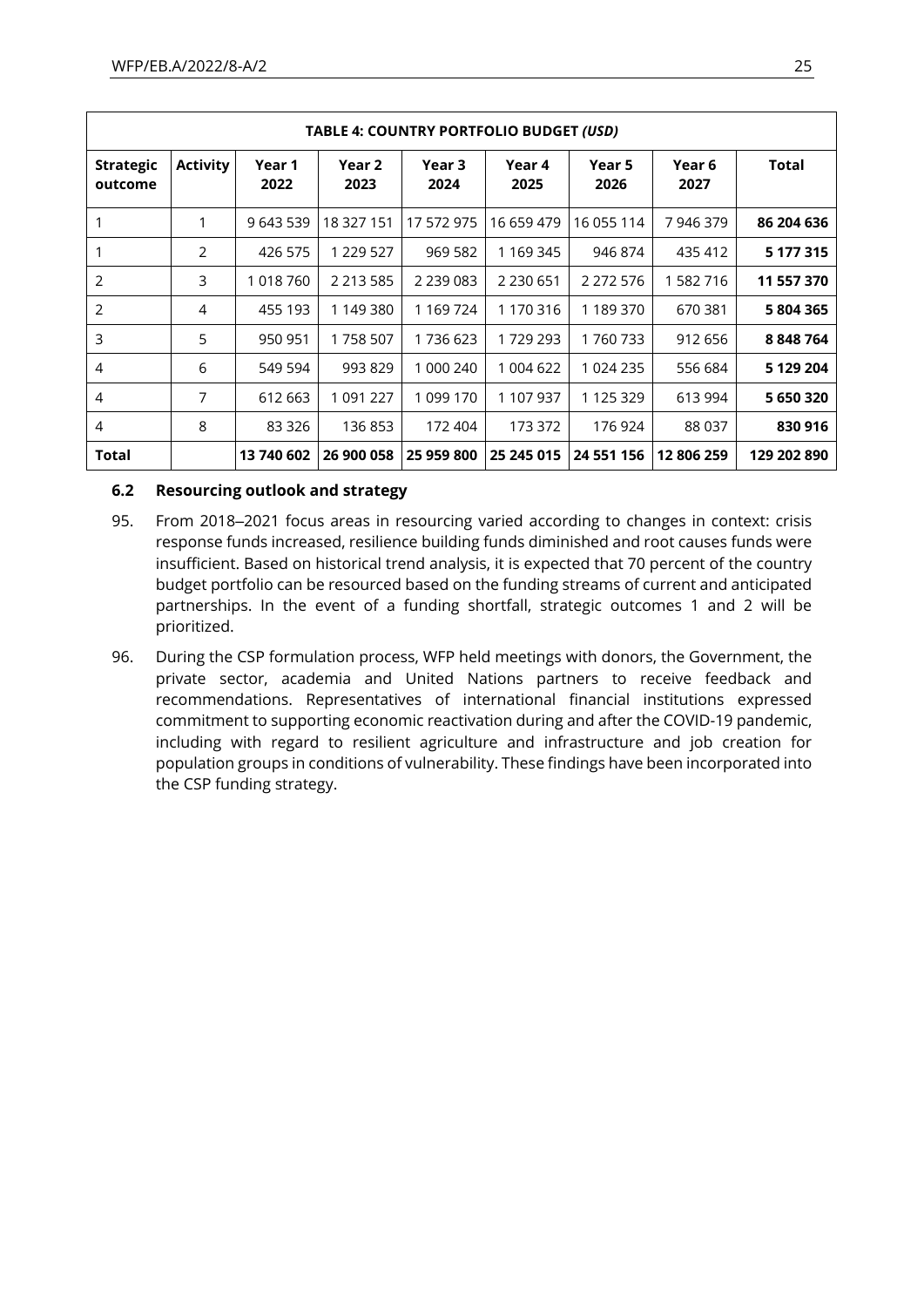## **ANNEX I**

#### **LOGICAL FRAMEWORK FOR EL SALVADOR COUNTRY STRATEGIC PLAN (2022–2027)**

Focus area: crisis response

**Strategic Goal 1: Support countries to achieve zero hunger**

**Strategic Objective 1: End hunger by protecting access to food**

**Strategic Result 1: Everyone has access to food**

**Strategic outcome 1: Crisis-affected communities and people in conditions of vulnerability, with an emphasis on women, at-risk young people and returnees, meet their food and nutrition needs at all times, enhancing their well-being and social cohesion**

Outcome category: Maintained/enhanced individual and household access to adequate food Nutrition-sensitive

#### **Assumptions**

The capacity of national institutions is maintained or increased. National authorities commit to strengthening and financing mechanisms to address the needs of vulnerable groups and policies for gender equality continue to be promoted in compliance with international commitments.

#### **Outcome indicators**

Consumption-based coping strategy index, reduced CSI

Emergency preparedness capacity index

Food consumption score – nutrition

Minimum dietary diversity for women

Number of national food security and nutrition policies, programmes and system components enhanced as a result of WFP capacity strengthening

Proportion of children 6–23 months of age who receive a minimum acceptable diet

Proportion of target population that participates in an adequate number of distributions (adherence)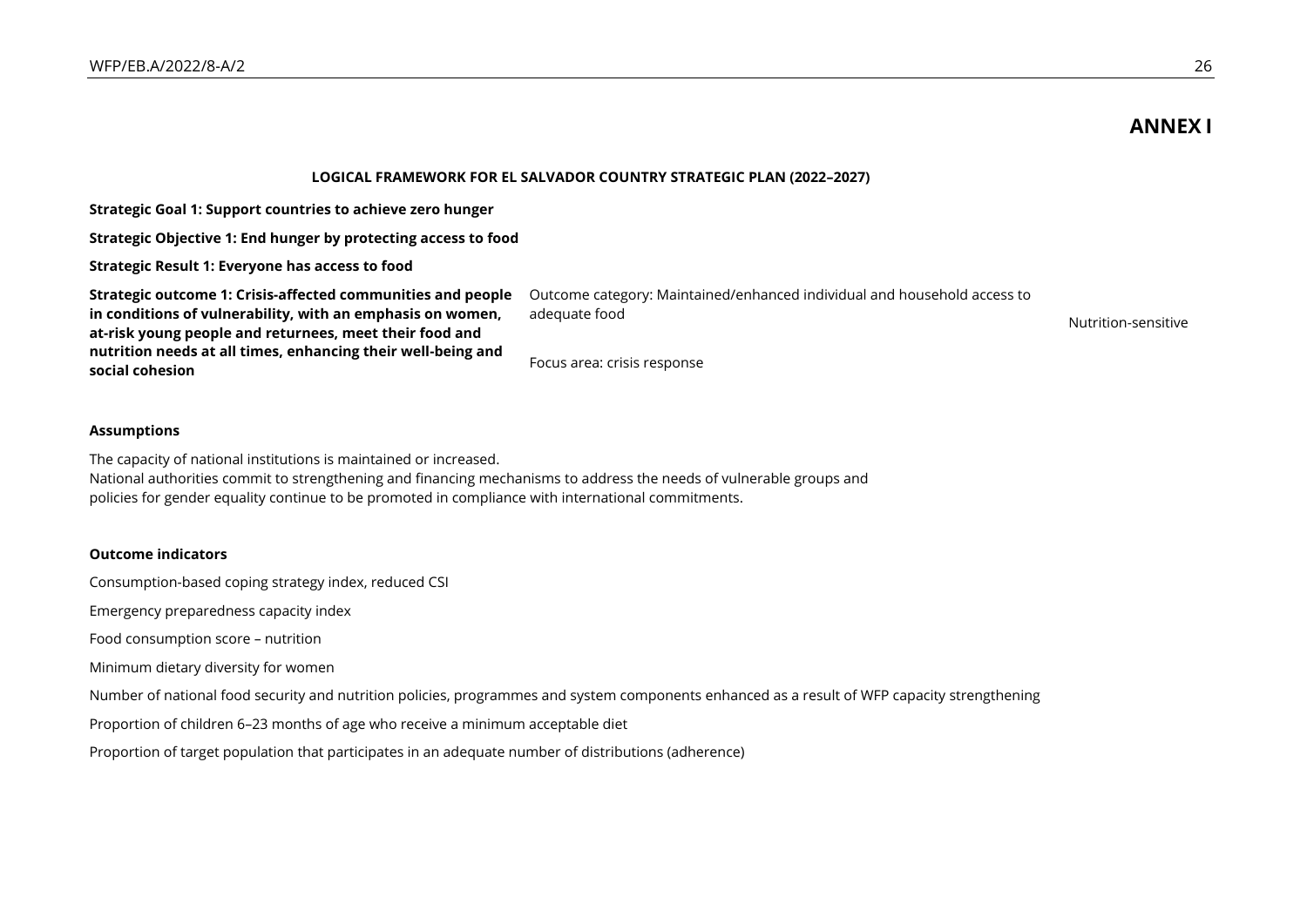#### **Activities and outputs**

#### **1. Provide immediate nutrition-sensitive food assistance to crisis-affected populations to meet their essential needs and facilitate relief and early recovery (URT: Unconditional resource transfers to support access to food)**

1.1 People in vulnerable conditions affected by multiple shocks meet their specific food and nutrition needs through gender- and nutrition-sensitive programming, supporting early recovery and strengthening social cohesion. (A: Resources transferred)

1.1 People in vulnerable conditions affected by multiple shocks meet their specific food and nutrition needs through gender- and nutrition-sensitive programming, supporting early recovery and strengthening social cohesion. (B: Nutritious foods provided)

1.1 People in vulnerable conditions affected by multiple shocks meet their specific food and nutrition needs through gender- and nutrition-sensitive programming, supporting early recovery and strengthening social cohesion. (D: Assets created)

1.1 People in vulnerable conditions affected by multiple shocks meet their specific food and nutrition needs through gender- and nutrition-sensitive programming, supporting early recovery and strengthening social cohesion. (E\*: Social and behaviour change communication delivered)

#### **2. Strengthen emergency preparedness and response capacity at the community and institutional levels (EPA: Emergency preparedness activities)**

2.1 National and subnational institutions and communities benefit from enhanced knowledge, capacity strengthening and coordination relating to the design of anticipatory action strategies for risk reduction and management with a resilient approach. (A: Resources transferred)

2.1 National and subnational institutions and communities benefit from enhanced knowledge, capacity strengthening and coordination relating to the design of anticipatory action strategies for risk reduction and management with a resilient approach. (C: Capacity development and technical support provided)

2.1 National and subnational institutions and communities benefit from enhanced knowledge, capacity strengthening and coordination relating to the design of anticipatory action strategies for risk reduction and management with a resilient approach. (G: Linkages to financial resources and insurance services facilitated )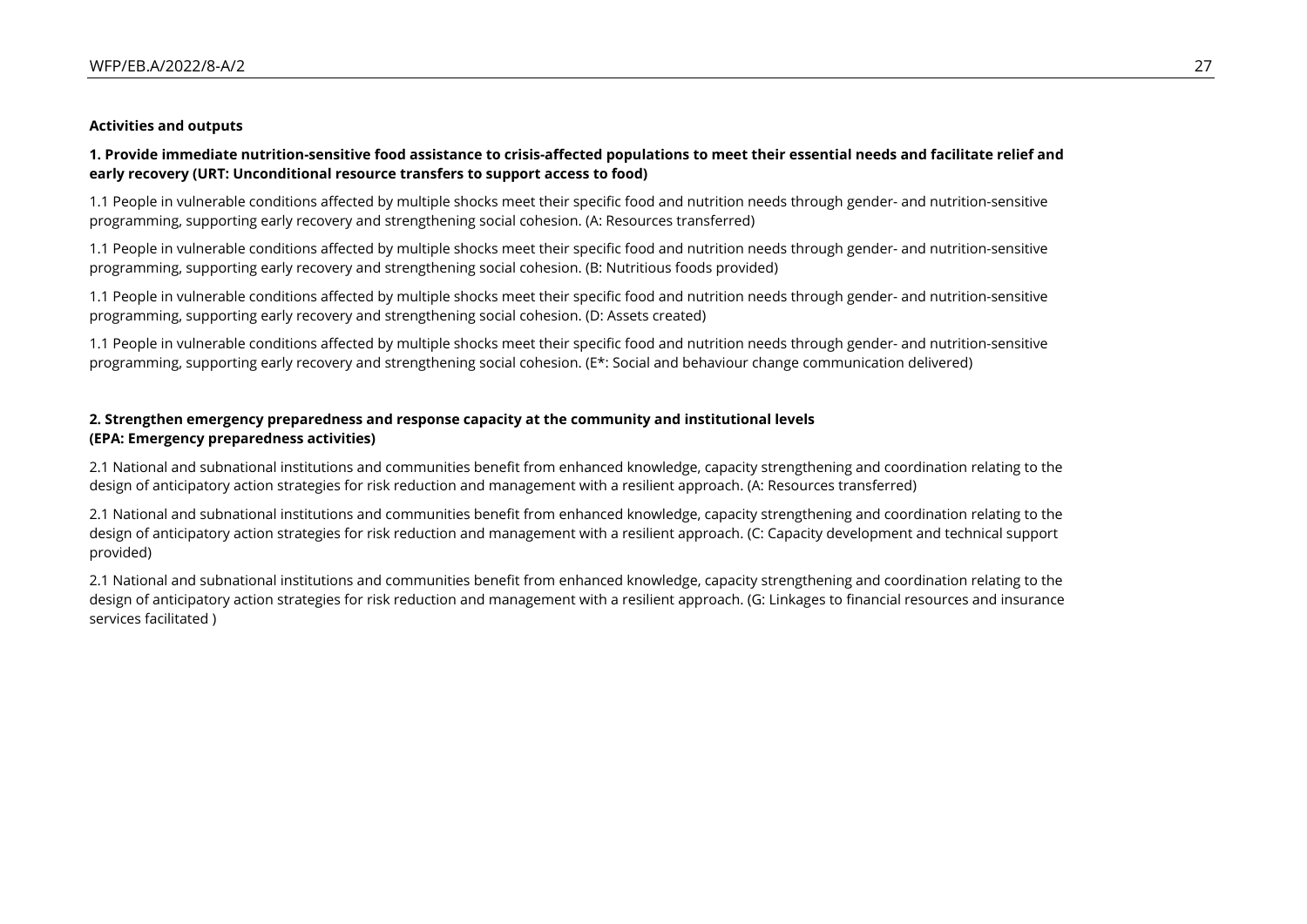**Strategic Objective 3: Achieve food security**

**Strategic Result 4: Food systems are sustainable**

**Strategic outcome 2: The Salvadoran population can rely on resilient, efficient, equitable and inclusive food systems and capacities that favour decent work, production, functioning markets, local consumption and climate change adaptation**

Outcome category: Improved household adaptation and resilience to climate and other shocks and states are sensitive and other shocks and  $\sim$  Nutrition-sensitive

Focus area: resilience building

#### **Assumptions**

National budgetary allocations for climate change adaptation and food production will remain constant or increase and there will be political will to collaborate on joint initiatives that receive multi-country and multi-annual funding

#### **Outcome indicators**

Food consumption score – nutrition

Livelihood-based coping strategy index (percentage of households using coping strategies)

Percentage of WFP food procured from smallholder farmer aggregation systems

Proportion of targeted communities where there is evidence of improved capacity to manage climate shocks and risks

Proportion of the population in targeted communities reporting benefits from an enhanced livelihoods asset base

USD value of funds raised with a climate-risk reduction objective

Value and volume of smallholder sales through WFP-supported aggregation systems

#### **Activities and outputs**

#### **3. Empower food-insecure communities to adopt improved and inclusive climate risk management and adaptation practices, as well as services to enhance production and resilience against shocks and stressors (CAR: Climate adaptation and risk management activities)**

3.1 Communities and producers benefit from enhanced capacity to produce nutritious foods in a sustainable and climate-smart manner, diversifying livelihoods and incomes, strengthening social cohesion and fostering the inclusion of women, young people and people with disabilities in productive activities (E: Social and behaviour change communication delivered)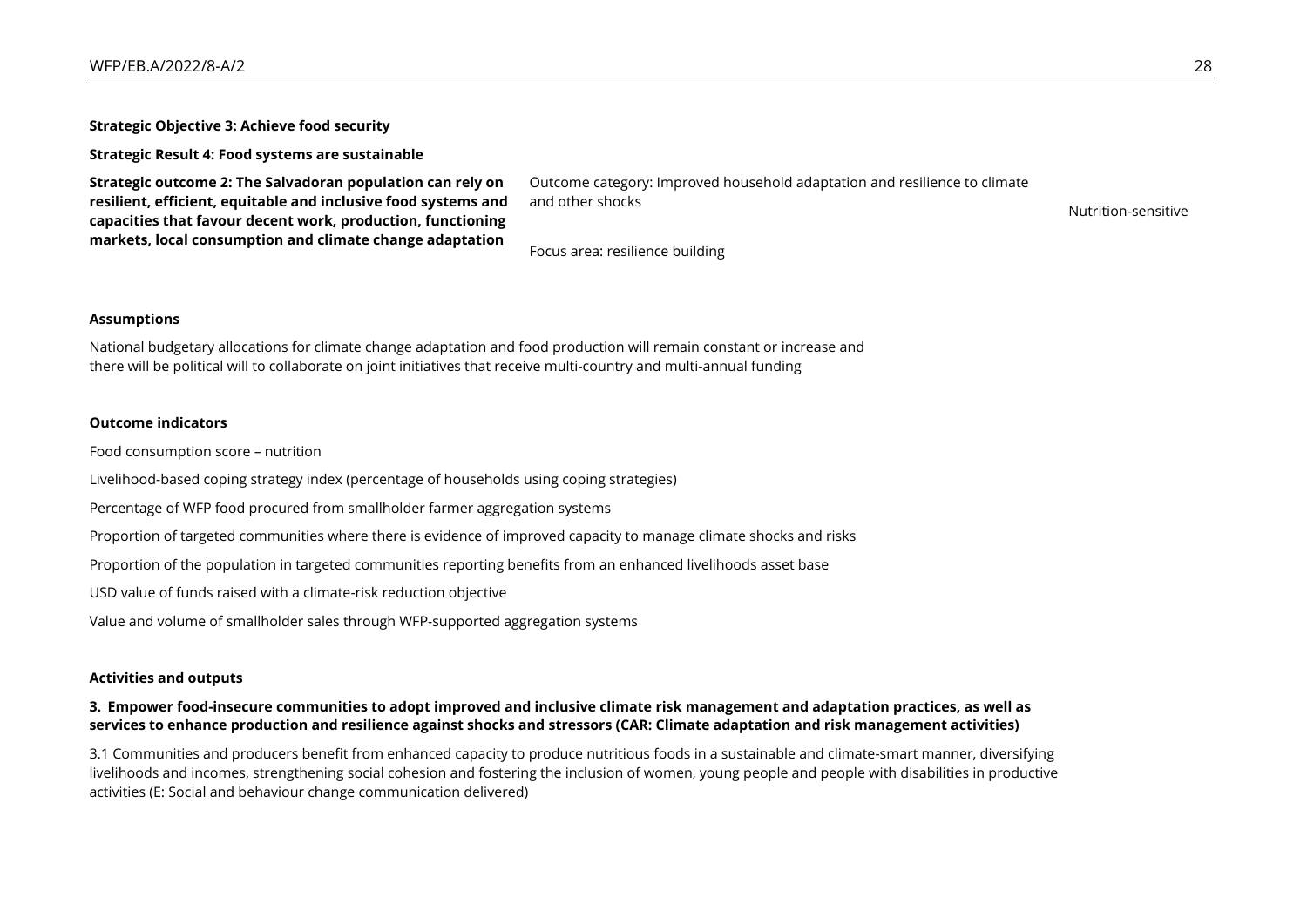3.1 Communities and producers benefit from enhanced capacity to produce nutritious foods in a sustainable and climate-smart manner, diversifying livelihoods and incomes, strengthening social cohesion and fostering the inclusion of women, young people and people with disabilities in productive activities (A: Resources transferred)

3.1 Communities and producers benefit from enhanced capacity to produce nutritious foods in a sustainable and climate-smart manner, diversifying livelihoods and incomes, strengthening social cohesion and fostering the inclusion of women, young people and people with disabilities in productive activities (C: Capacity development and technical support provided)

3.1 Communities and producers benefit from enhanced capacity to produce nutritious foods in a sustainable and climate-smart manner, diversifying livelihoods and incomes, strengthening social cohesion and fostering the inclusion of women, young people and people with disabilities in productive activities (D: Assets created)

3.2 Communities and producers benefit from resources and capacities to implement integrated climate-risk management strategies that protect their livelihoods (A: Resources transferred)

3.2 Communities and producers benefit from resources and capacities to implement integrated climate-risk management strategies that protect their livelihoods (C: Capacity development and technical support provided)

3.2 Communities and producers benefit from resources and capacities to implement integrated climate-risk management strategies that protect their livelihoods (G: Linkages to financial resources and insurance services facilitated )

#### **4. Strengthen the production, management and marketing capacities of urban and rural communities, including consumers, and their interaction with food environments (ACL: Asset creation and livelihood support activities)**

4.1 Food systems actors, with emphasis on young people, women, people with disabilities, returnees and associative groups in rural, urban and periurban areas, benefit from capacity strengthening and training to improve their employment and income opportunities and their competitiveness in an inclusive, scalable and efficient associative mode (A: Resources transferred)

4.1 Food systems actors, with emphasis on young people, women, people with disabilities, returnees and associative groups in rural, urban and periurban areas, benefit from capacity strengthening and training to improve their employment and income opportunities and their competitiveness in an inclusive, scalable and efficient associative mode (C: Capacity development and technical support provided)

4.1 Food systems actors, with emphasis on young people, women, people with disabilities, returnees and associative groups in rural, urban and periurban areas, benefit from capacity strengthening and training to improve their employment and income opportunities and their competitiveness in an inclusive, scalable and efficient associative mode (F: Purchases from smallholders completed)

4.2 National institutions, producers and associative groups benefit from capacity and knowledge strengthening that enhance their ability to protect their assets and improve food quality, safety, logistics processes, storage and food processing for food security and nutrition (A: Resources transferred)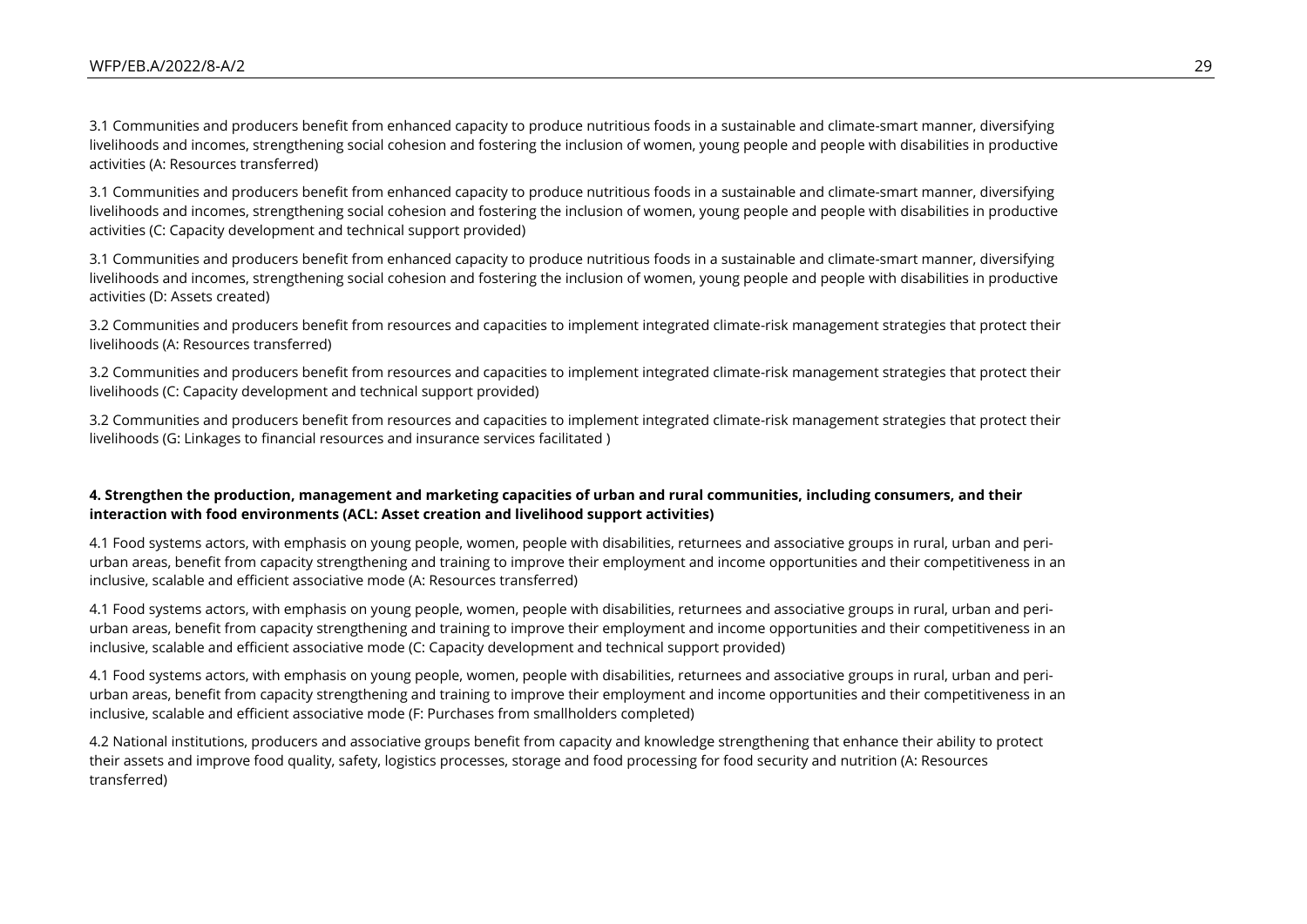4.2 National institutions, producers and associative groups benefit from capacity and knowledge strengthening that enhance their ability to protect their assets and improve food quality, safety, logistics processes, storage and food processing for food security and nutrition (C: Capacity development and technical support provided)

4.2 National institutions, producers and associative groups benefit from capacity and knowledge strengthening that enhance their ability to protect their assets and improve food quality, safety, logistics processes, storage and food processing for food security and nutrition (F: Purchases from smallholders completed)

4.3 Women in all their diversity benefit from social and behaviour change and have economic autonomy, food security and improved nutrition as a result of access to decent work and the right to manage their time (A: Resources transferred)

4.3 Women in all their diversity benefit from social and behaviour change and have economic autonomy, food security and improved nutrition as a result of access to decent work and the right to manage their time (D: Assets created)

4.3 Women in all their diversity benefit from social and behaviour change and have economic autonomy, food security and improved nutrition as a result of access to decent work and the right to manage their time (E: Social and behaviour change communication delivered)

#### **Strategic Goal 2: Partner to support implementation of the SDGs**

**Strategic Objective 4: Support SDG implementation**

#### **Strategic Result 5: Developing countries have strengthened capacity to implement the SDGs**

**Strategic outcome 3: National institutions have strengthened capacities to address the root causes of hunger through an integrated, inclusive and shockresponsive social protection system**

Outcome category: Enhanced capacities of public- and private-sector institutions and systems, including local responders, to identify, target and assist food-insecure and nutritionally vulnerable populations

Focus area: root causes

#### **Assumptions**

There will be a conducive environment for the transformation of the social protection system. The current regulatory stability and enabling conditions for actors with competence in social matters will continue and public social spending will remain at the levels sustained in recent years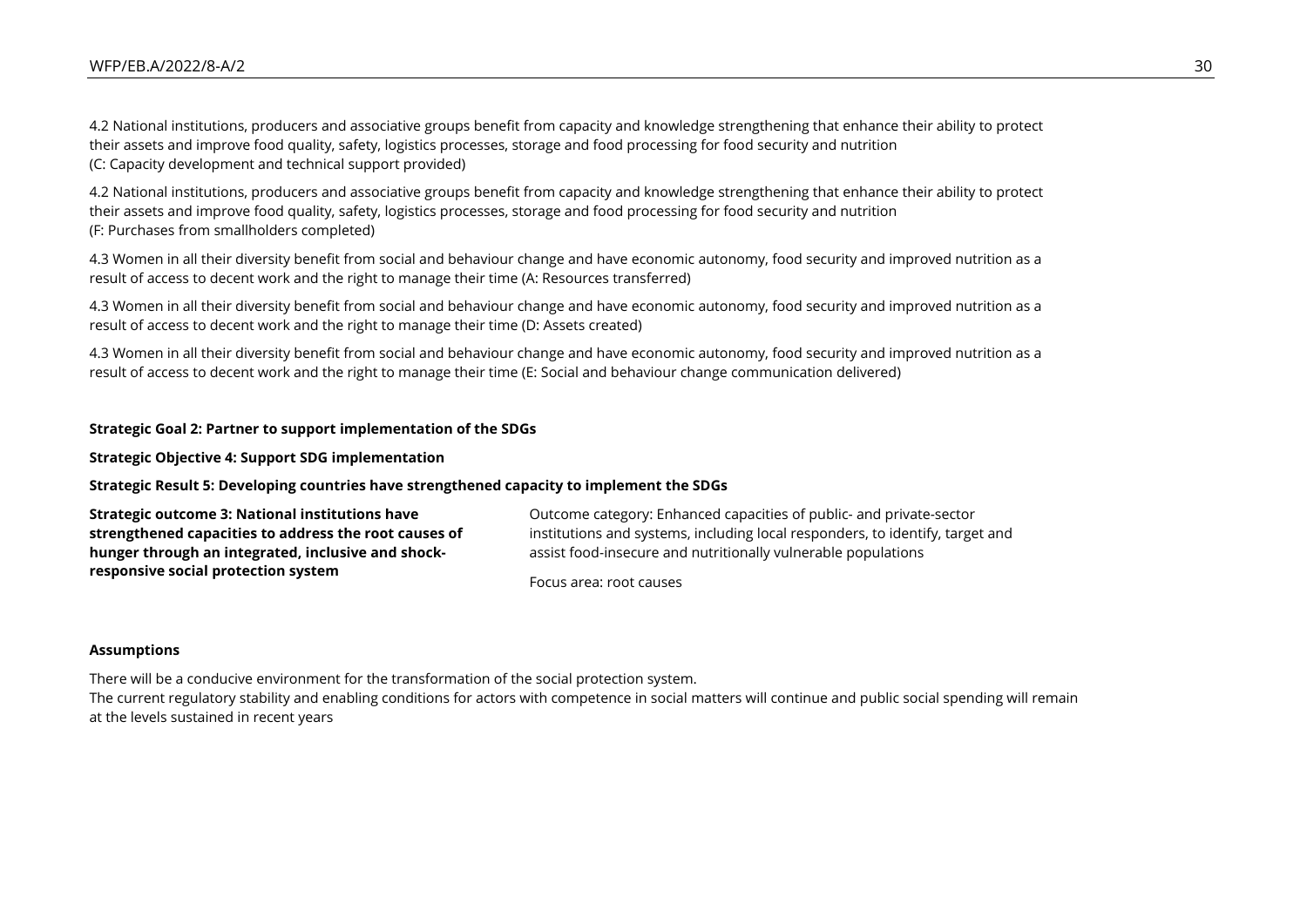#### **Outcome indicators**

Number of national food security and nutrition policies, programmes and system components enhanced as a result of WFP capacity strengthening

Number of national programmes enhanced as a result of WFP-facilitated South–South and triangular cooperation support

Number of people assisted by WFP, integrated into national social protection systems as a result of WFP capacity strengthening

SABER school feeding national capacity

#### **Activities and outputs**

#### **5. Provide technical assistance to strengthen institutional capacity and social protection systems, enhancing inclusivity to meet the differentiated food and nutrition security needs of people and communities in conditions of vulnerability (CSI: Institutional capacity strengthening activities)**

5.1 National institutions benefit from improvements in their coverage and quality and integrated and sustainable strategies are more inclusive, equitable and sensitive to food security and nutrition before, during and after a shock or crisis (C: Capacity development and technical support provided)

5.1 National institutions benefit from improvements in their coverage and quality and integrated and sustainable strategies are more inclusive, equitable and sensitive to food security and nutrition before, during and after a shock or crisis (I: Policy engagement strategies developed/implemented)

5.2 National institutions implementing assistance programmes reach and serve the populations in the most vulnerable conditions, benefiting from the use of registration and monitoring tools for service delivery, evidence-generation and accountability (C: Capacity development and technical support provided)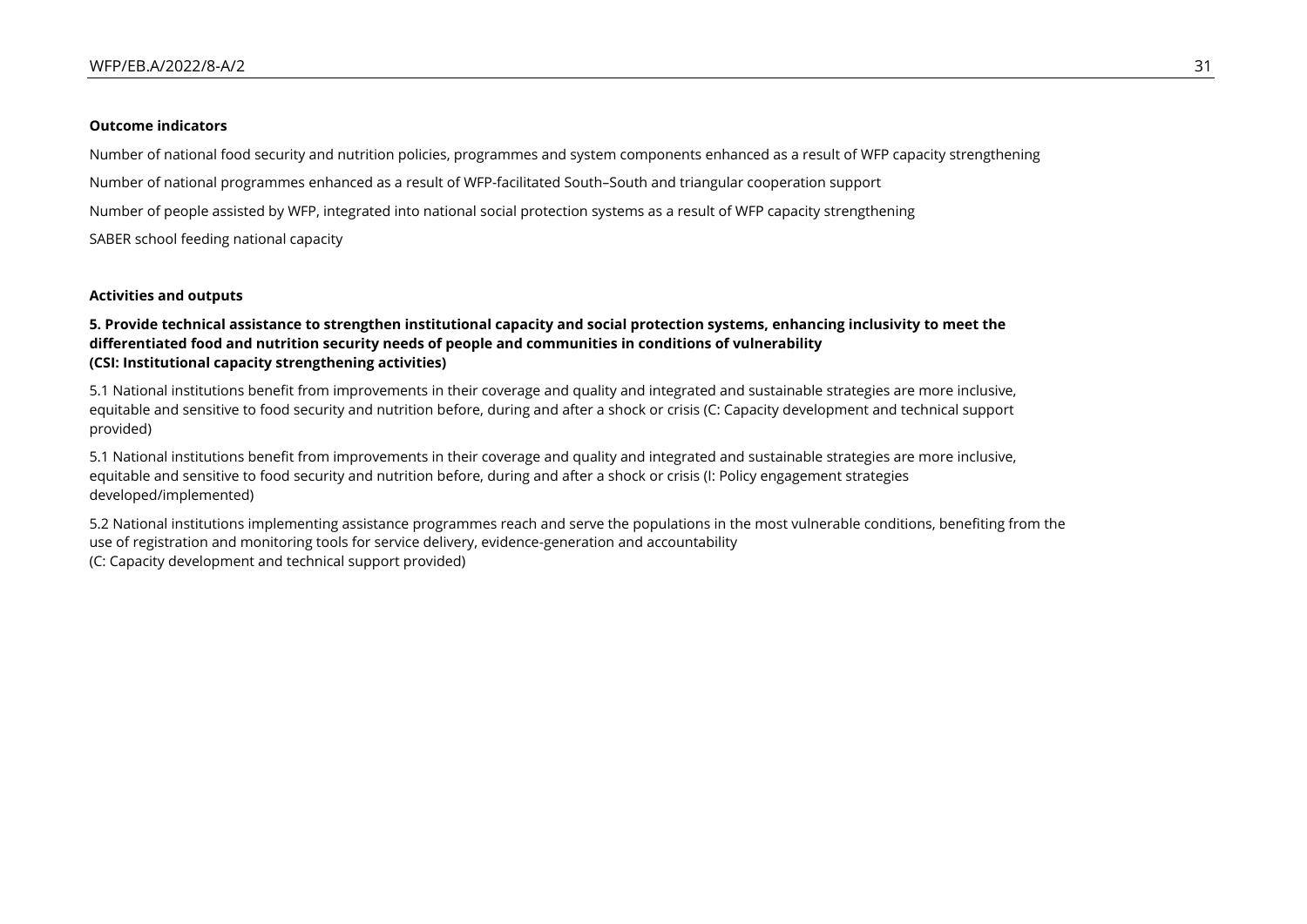**Strategic Objective 5: Partner for SDG results**

**Strategic Result 8: Sharing of knowledge, expertise and technology strengthen global partnership support to country efforts to achieve the SDGs**

Outcome category: Enhanced common coordination platforms

**Strategic outcome 4: Government partners, United Nations agencies and international and national NGOs are supported with supply chain and cash transfer services and technical assistance**

Focus area: resilience building

#### **Assumptions**

There will be no disruption to WFP's supply chain capacity and its digital corporate platforms will face no major obstacles Effective technical and political coordination by social protection actors will continue The Government's budget allocations to social protection programmes will remain stable or increase and the country's digital network in remote areas will have adequate connectivity

#### **Outcome indicators**

User satisfaction rate

#### **Activities and outputs**

#### **6. Provide cash-based transfer platform services to government partners, United Nations agencies and national and international nongovernmental organizations to meet the essential needs of targeted populations (CPA: Service provision and platforms activities)**

6.1 National institutions and humanitarian community partners benefit from WFP's CBT platform and are better able to reach and serve the populations in conditions of vulnerability or crisis (H: Shared services and platforms provided)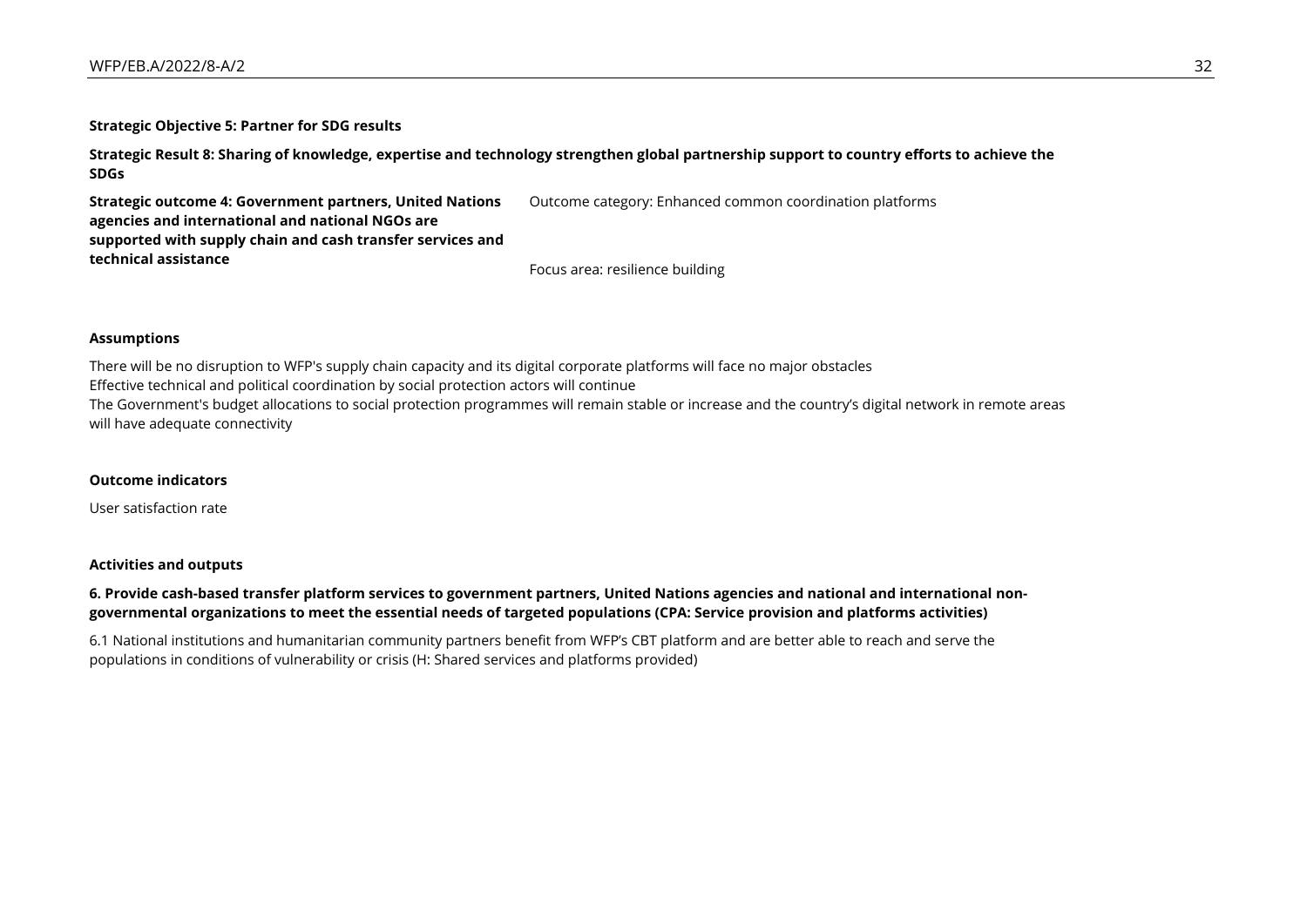#### **7. Provide food procurement services to government partners, United Nations agencies and national and international non-governmental organizations to meet the essential needs of targeted populations (CPA: Service provision and platforms activities)**

7.1 National institutions and humanitarian community partners benefit from WFP food procurement services and are better able to provide food assistance to populations in conditions of vulnerability or crisis (H: Shared services and platforms provided)

#### **8**. **Provide logistics and non-food item procurement services to government partners, United Nations agencies and national and international non-governmental organizations for the delivery of social protection (CPA: Service provision and platforms activities)**

8.1 National institutions and humanitarian community partners benefit from WFP services, supply chain support and technical assistance and are better able to reach populations in conditions of vulnerability or crisis, increasing the quality of social protection and assistance programmes (H: Shared services and platforms provided)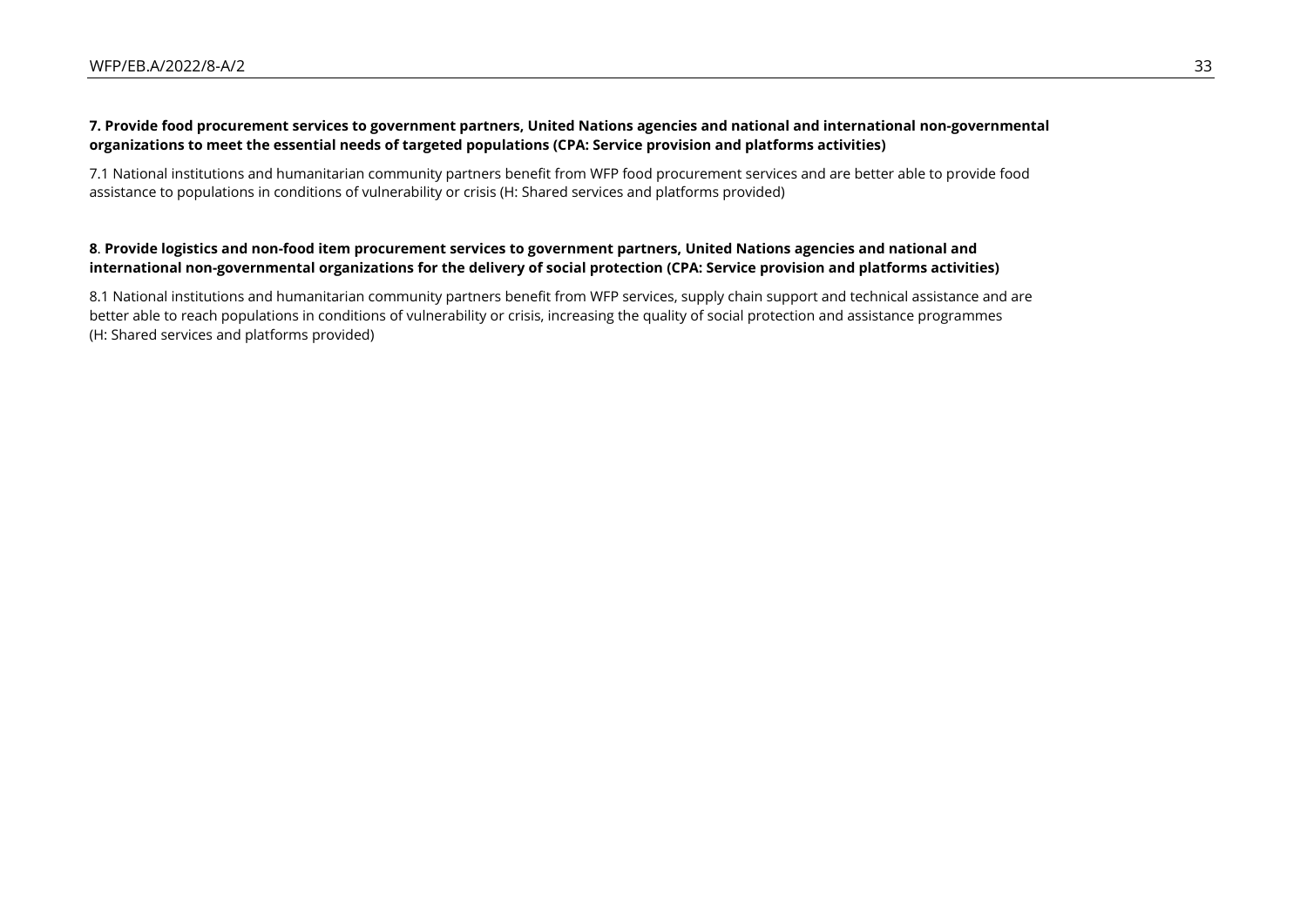#### **Strategic Goal 1: Support countries to achieve zero hunger**

#### **C.1. Affected populations are able to hold WFP and partners accountable for meeting their hunger needs in a manner that reflects their views and preferences**

#### **Cross-cutting indicators**

C.1.1: Proportion of assisted people informed about the programme (who is included, what people will receive, length of assistance)

C.1.2: Proportion of project activities for which beneficiary feedback is documented, analysed and integrated into programme improvements

#### **C.2. Affected populations are able to benefit from WFP programmes in a manner that ensures and promotes their safety, dignity and integrity**

#### **Cross-cutting indicators**

C.2.2: Proportion of targeted people receiving assistance without safety challenges

C.2.3: Proportion of targeted people who report that WFP programmes are dignified

C.2.4: Proportion of targeted people having unhindered access to WFP programmes

#### **C.3. Improved gender equality and women's empowerment among WFP-assisted population**

#### **Cross-cutting indicators**

C.3.1: Proportion of households where women, men, or both women and men make decisions on the use of food/cash/vouchers, disaggregated by transfer modality

C.3.2: Proportion of food assistance decision-making entity – committees, boards, teams, etc. – members who are women

C.3.3: Type of transfer (food, cash, voucher, no compensation) received by participants in WFP activities, disaggregated by sex and type of activity

#### **C.4. Targeted communities benefit from WFP programmes in a manner that does not harm the environment**

#### **Cross-cutting indicators**

C.4.1: Proportion of FLAs/MOUs/CCs for CSP activities screened for environmental and social risk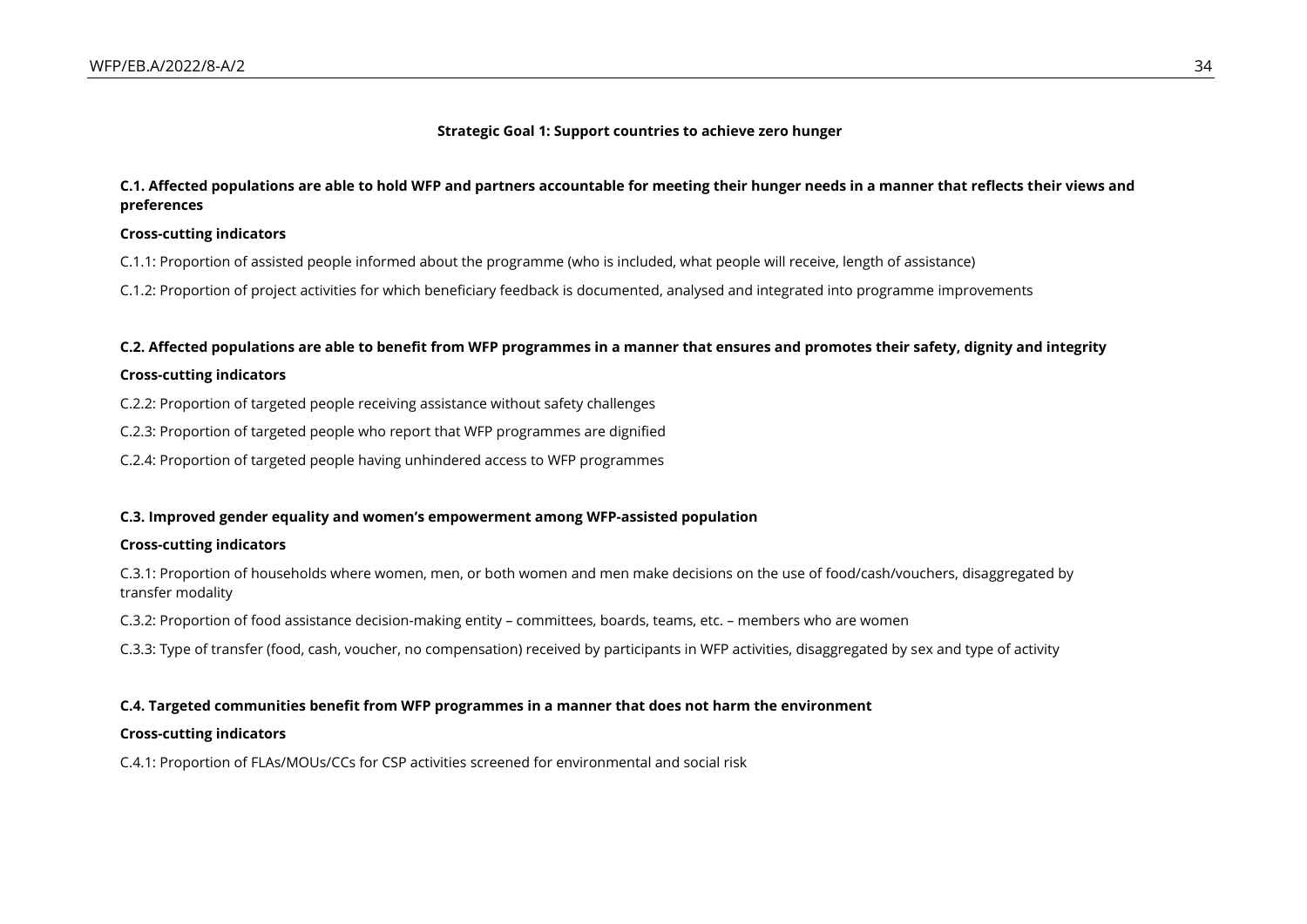## **ANNEX II**

| INDICATIVE COST BREAKDOWN BY STRATEGIC OUTCOME (USD) |                                                 |                                                 |                                                            |                                                             |              |  |  |
|------------------------------------------------------|-------------------------------------------------|-------------------------------------------------|------------------------------------------------------------|-------------------------------------------------------------|--------------|--|--|
|                                                      | <b>Strategic</b><br>Result 1/<br>SDG Target 2.1 | <b>Strategic</b><br>Result 4/<br>SDG Target 2.4 | <b>Strategic</b><br>Result 5/<br><b>SDG Target</b><br>17.9 | <b>Strategic</b><br>Result 8/<br><b>SDG Target</b><br>17.16 | <b>Total</b> |  |  |
|                                                      | <b>Strategic</b><br>outcome 1                   | <b>Strategic</b><br>outcome 2                   | <b>Strategic</b><br>outcome 3                              | <b>Strategic</b><br>outcome 4                               |              |  |  |
| Focus area                                           | Crisis response                                 | <b>Resilience</b><br>building                   | Root causes                                                | <b>Resilience</b><br>building                               |              |  |  |
| <b>Transfers</b>                                     | 74 744 796                                      | 12 820 604                                      | 6699487                                                    | 9 9 1 9 5 8 1                                               | 104 184 469  |  |  |
| Implementation                                       | 4878768                                         | 2 2 9 6 7 4 9                                   | 1 007 118                                                  | 848 276                                                     | 9030912      |  |  |
| Adjusted direct<br>support costs                     | 6 181 084                                       | 1 184 746                                       | 602 093                                                    | 842 582                                                     | 8 8 10 5 0 5 |  |  |
| <b>Subtotal</b>                                      | 85 804 649                                      | 16 302 099                                      | 8 308 699                                                  | 11 610 439                                                  | 122 025 886  |  |  |
| Indirect support<br>costs<br>$(6.5$ percent)         | 5 577 302                                       | 1 059 636                                       | 540 065                                                    |                                                             | 7 177 004    |  |  |
| Total                                                | 91 381 951                                      | 17 361 736                                      | 8 848 764                                                  | 11 610 439                                                  | 129 202 890  |  |  |